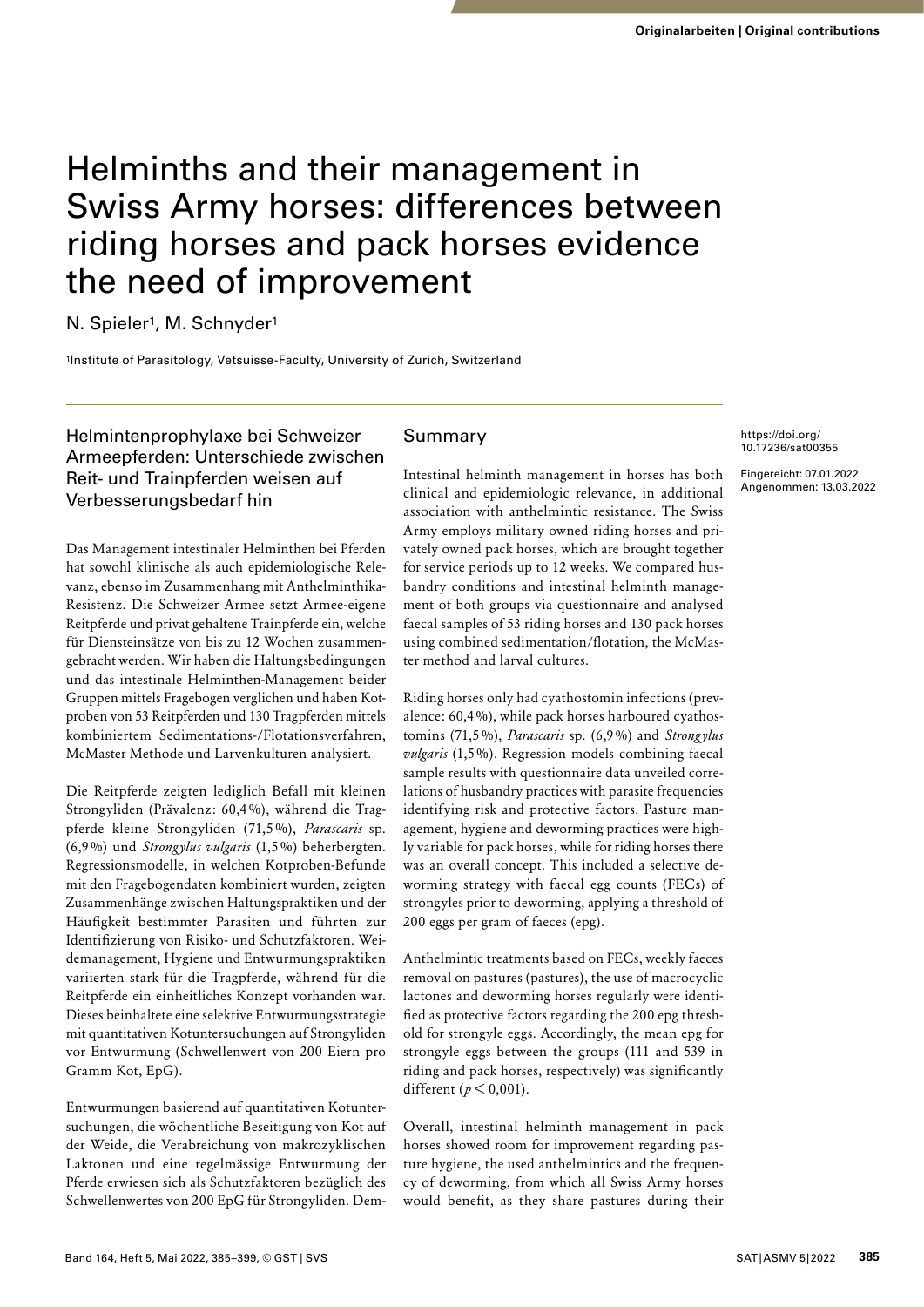N. Spieler, M. Schnyder

entsprechend waren die durchschnittlichen Strongyliden-Eizahlen zwischen den zwei Gruppen (111 bei den Reitpferden und 539 bei den Tragpferden) signifikant unterschiedlich ( $p < 0,001$ ).

Insgesamt wies das Endoparasitenmanagement bei den Tragpferden Verbesserungspotential auf bezüglich Weidehygiene, verwendeten Anthelminthika und Entwurmungsfrequenz. Hiervon würden alle Armeepferde profitieren, da sie während ihres Dienstes die Weiden teilen und somit das Risiko einer Parasiten-Übertragung besteht.

**Schlüsselwörter:** intestinale Nematoden, Militärequiden, *Parascaris* sp., Parasitenmanagement, *Strongylus vulgaris*, Risikofaktoren

## Introduction

Intestinal helminth management in horses has become an integral part of equine health management over the last years, challenging veterinarians and horse owners alike worldwide.34 Regarding the relevance of helminth infections, several aspects need to be addressed. The tapeworm *Anoplocephala perfoliata,* large strongyles (mainly *Strongylus vulgaris*), and roundworms of the genus *Parascaris* are parasites known to cause colic in horses.48 The latter are clinically relevant parasites especially in younger horses in which an infection may induce impaction of the small intestine.35 *Parascaris* spp. are additionally of concern due to cases of anthelmintic resistance (AR).<sup>48</sup> In relation to prevalence and abundance, non-migratory small strongyles play the main role in horses in western Europe and most other regions of the world.6, 37, 39 This group of parasites (also called cyathostomins and comprehending approximately 50 species)<sup>26</sup> is clinically relevant in case of larval cyathostominosis, induced by sudden eruption of encysted larvae into the intestinal lumen. This is a syndrome that occurs mostly seasonally in late winter or spring.30 Although infrequent, the severity of this clinical manifestation combined with AR and spreading thereof in this group of parasites represent a major concern in equine healthcare.19, 30, 60 Overall, the clinical relevance of intestinal parasitic infections, together with the increasing occurrence of AR in frequently occurring helminths, are significant for veterinarians as well as horse owners justifying the need of appropriate parasite control, management and surveillance.

Among the various formations in the Swiss Armed Forces, based on a militia-based military structure with conscription, there are also units that work with animals, i.e. horses and dogs. In particular, the Swiss Armed Forces work with two types of horse units, i.e. riding service, therefore entailing the risk of parasite transmission.

**Keywords:** intestinal nematodes, military equids, *Parascaris* sp., parasite management, *Strongylus vulgaris*, risk factors

horses and pack horses. The group of riding horses consists of Swiss warmblood horses and is property of the Army. The second group, the pack horses (also called train horses), is composed of Freiberger horses and mules. Animals of this group are property of several horse owners, which provide the horses and mules for military service limited in time: they are employed in service periods of three to 12 weeks per year and are used to carry loads of supplies or moving wood out of forested areas.

The number of deployable pack horses varies approximately between 150 to 200. Most of these animals live with other horses, not used in the Army. There are no official requirements nor premising recommendations regarding parasite management in pack horses to be deployed in military service, and no information is available concerning husbandry and deworming practices conducted by the various horse traders. During their military service, pack horses that normally are dispersed on farms all over the country, come together and share stables and pastures, also with other Army horses. This might thus lead to contamination of the pastures and subsequent parasite transmission. Additionally, when returning to their home farms after military service, pack horses may import new parasites and contaminate pastures and stables and, potentially, compromise ongoing parasite management efforts on their farms.

The goal of this study was to gain insight on the intestinal helminth spectrum and prevalences in horses used in the Swiss Armed Forces and to identify potential for optimisation in the prevention and treatment of intestinal helminth infections to improve equine parasite management with appropriate recommendations.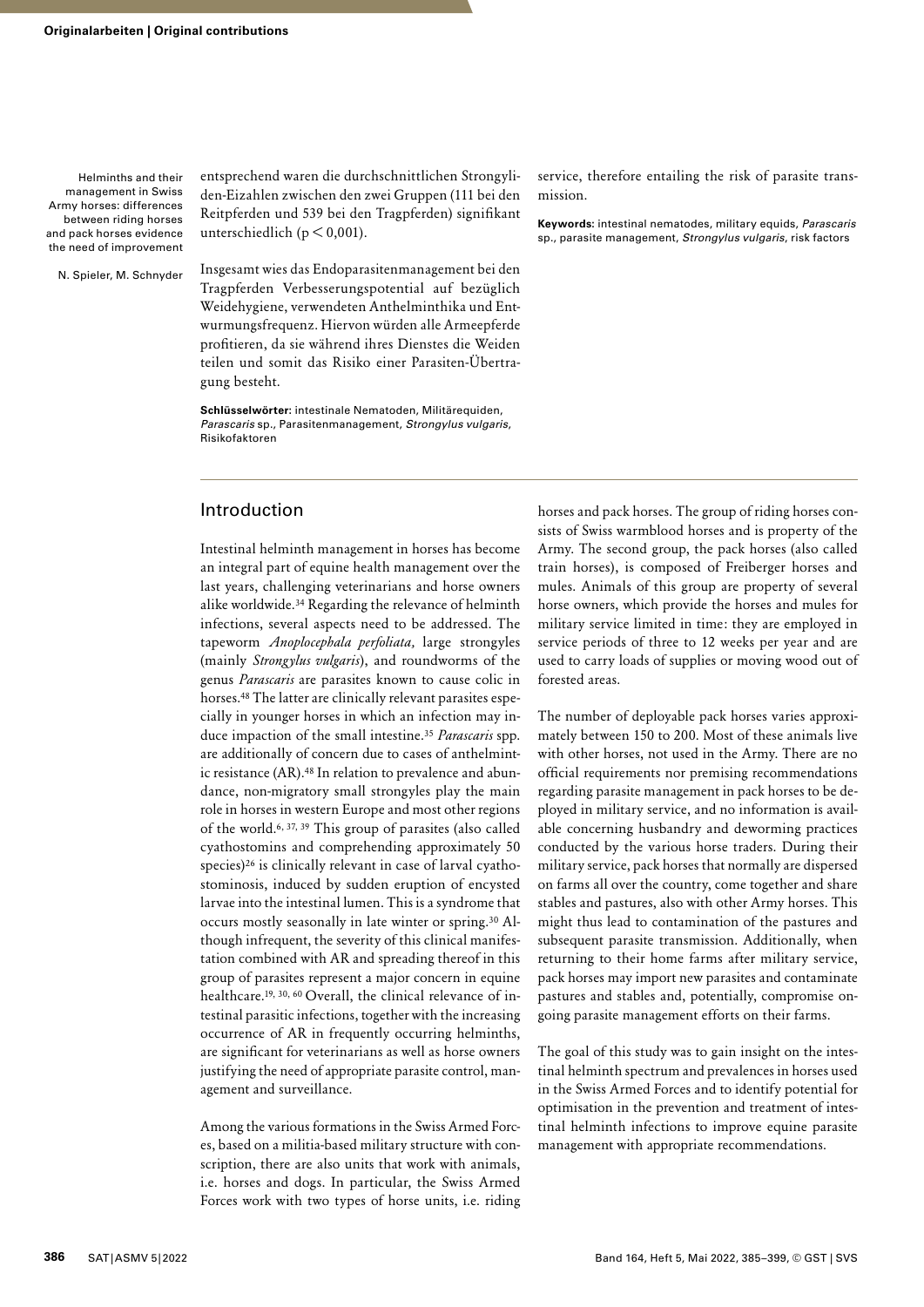# Material and Methods

## Study population

Pack horses and mules are owned by various horse traders, situated all over the country, although most of them are located in the Swiss Central Plateau. For simpler presentation purposes, mules will be included together with «pack horses», if not stated otherwise. Depending on the number of people that serve in the train units at a time, around 30 to 50 pack horses are deployed for the duration of approximately 12 weeks for recruit basic trainings, or for refresher training courses with a duration of three weeks. Pack horses in military service were sampled in the competence centre for veterinary services and army animals (KZVDAT) in Sand, Moosseedorf, near Bern. Animals not in military service during that time were sampled on their respective farms. Prior to sampling, an information letter was sent to the horse traders.

Riding horses are routinely used for equestrian training of recruits, soldiers, non-commissioned and commissioned officers. The Swiss Armed Forces owns approximately 60 riding horses: they are used until the age of 16 and then replaced by young warmbloods. Horses from this group were sampled in the KZVDAT in Sand or in the national equestrian centre in Bern.

In total, 183 equids were sampled: 130 pack horses, with 117 (90,0%) being Freiberger horses and 13 (10,0%) being mules, and 53 horses from the riding horse group. Overall, 119 were males (geldings) and 64 females. The median age was 8 years: 51 (27,9%) were 4–5 years old, 86 (47%) in the age category of 6–10 years, and 46 (25,1%) were 11–16 years old.

## Faecal sample collection and analysis

Faecal samples were collected from September 2020 to October 2020, as well as from April 2021 to August 2021. They were collected in plastic bags immediately after defecation and stored at 3–6 °C, optimal for faeces intended for egg count analysis, until examination.42 All samples were analysed by the sedimentation/flotation method using zinc chloride solution (1,45 g/cm3).10 For quantitative analyses, the McMaster technique was adopted,10 with a detection limit of 50 eggs per gram (epg) of faeces.49 Furthermore, larval cultures for differentiation of large and small strongyles were made and third stage larvae identified using key tables.10

## Questionnaire

A questionnaire was designed for the participating pack horse owners and the national equestrian centre, including questions about the overall number of horses on the farm, presence of young animals (< 4 years) on the farm (yes/no), husbandry management (horses kept in single

boxes/group paddocks) and pasture access (daily/2–6 times a week/fewer), alternating pastures (with horses from other farms/with horses within the farm/no alternating pastures), alternating with ruminants on the same pastures (yes/no), removal frequency of faeces in enclosures (multiple times per day/daily/fewer) and removal frequency of faeces on pasture (daily/multiple times a week/weekly/fewer), regular deworming (yes/ no) and, accordingly, annual frequency of deworming  $(1x/2x/3x/4x/more)$ , anthelmintic drugs used, as well as the implementation of faecal sample analysis prior to deworming (yes/no).

#### Data analysis

Prevalences and faecal egg counts (FECs) were evaluated applying descriptive statistics, for all samples and for the two groups (pack horses and riding horses) separately. Data from the questionnaire with information for husbandry and deworming management was also evaluated using descriptive statistics. A linear regression model (model 1) was used with strongyle (including small strongyles and *Strongylus vulgaris*) epg as the dependent variable to evaluate whether the value was influenced by factors related to husbandry and management. Independent variables included in this model were the number of horses on the farm, the presence of horses below 4 years of age on the farm, group paddocks vs. single boxes, alternating use of pastures, alternating pastures with ruminants, frequency of faeces removal on pasture, regular deworming, the usage of macrocyclic lactones, and faecal analysis prior to deworming. Regression coefficient B represented the change in excreted strongyle epg if the according independent variable was altered to its reference variable (e.g., horses kept in single boxes versus horses being kept in group paddocks). Logistic regression was used to determine risk and protective factors (independent variables) by combining data from the questionnaire with the results of faecal analyses, using backward-selection algorithms. Independent variables integrated in regression models were age, presence of horses below 4 years of age on farms, group paddocks vs. single boxes, alternating use of pastures, alternating pastures with ruminants, frequency of faeces removal on pasture, regular deworming, the usage of macrocyclic lactones and deworming based on FECs. Categorial independent variables were recoded into dummy variables to have binary outcomes (yes/no). Dependent variables, which had to be present in binary code, consisted of strongyle egg shedding (yes/ no) (model 2), and strongyle egg shedding  $\geq 200$  epg (yes/no) (model 3). A model for *Parascaris* sp. egg shedding was evaluated but not included since the number of positive cases was too small for a reliable model.

All statistics were performed using SPSS® version 27. Values of  $p \le 0.05$  were considered significant.

Helminths and their management in Swiss Army horses: differences between riding horses and pack horses evidence the need of improvement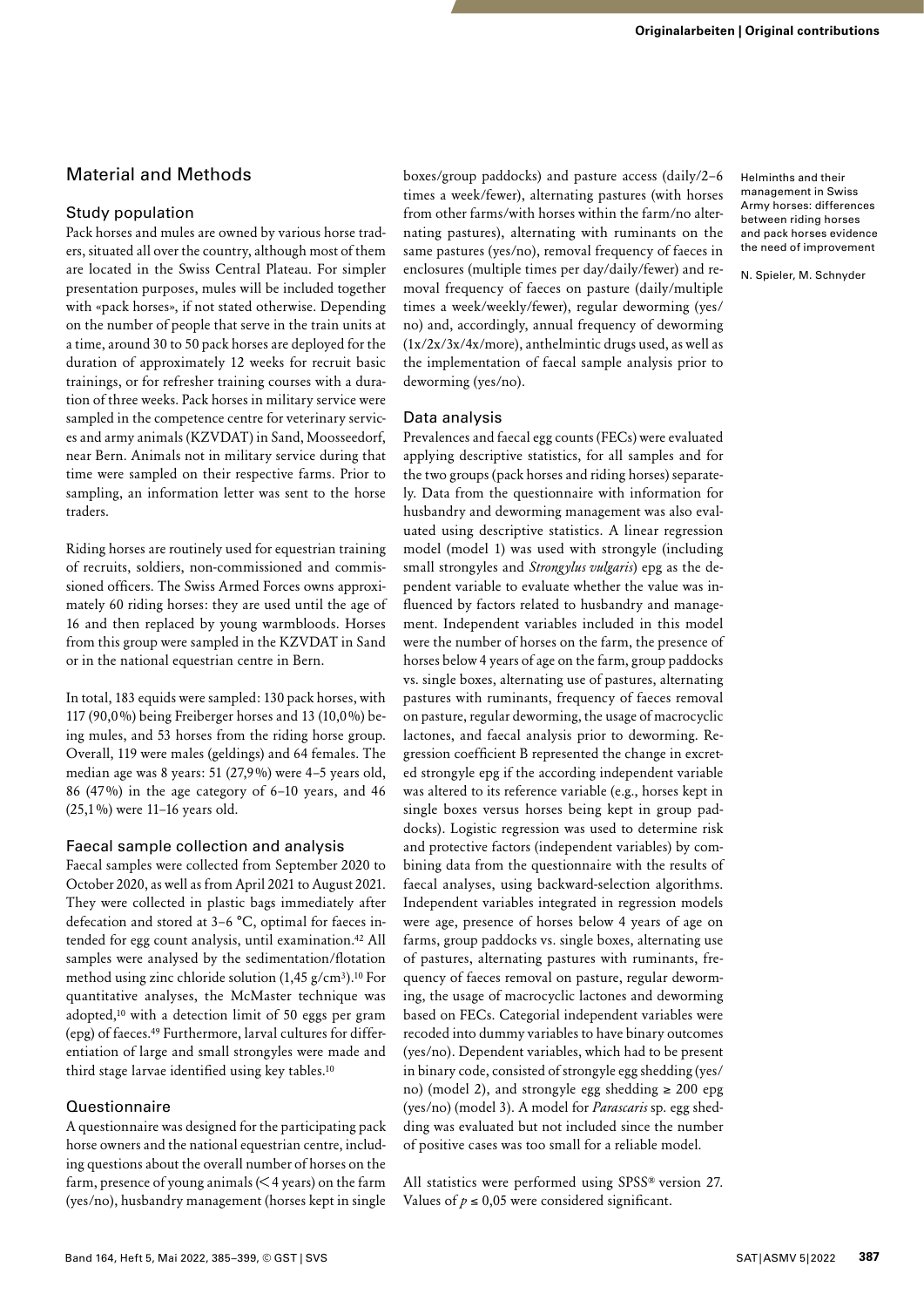N. Spieler, M. Schnyder

## Results

#### Questionnaire

A total of 62 questionnaires were sent out in writing, based on addresses delivered by the administrator for Swiss Army animals, by letter and/or email to owners of Swiss Army pack horses and to the veterinary team of the national equestrian centre in Bern. Overall, 53 complete questionnaires were returned (return rate: 85,5%).

#### Husbandry and pasture management

For the pack horse group, the number of horses on the farms ranged between one and 48 (median: 10, mean 17). Figure 1A illustrates the number of pack horses living on the respective farms (in percentages). Approximately two



**Figure 1:** Group sizes (in percentages) of the study horses, for pack horses (n=130, Fig. 1A) and riding horses (n=53, Fig. 1B).

thirds of pack horses (97/130, 74,6%) were kept in single boxes, 25,4% (33/130) in group paddocks. In both, boxes and paddocks, faeces removal was performed multiple times per day in 68,5% (89/130) and daily in 31,5% (41/130) of the horses. Faeces removal on pastures was performed fewer than weekly (including never) in 64,6% (84/130), weekly in 13,1% (17/130), multiple times per week in 13,8% (18/130), and daily in 8,5% (11/130) of these animals (Figure 2). All pack horses had pasture access all year round, 70,0% (91/130) of them 2–6 times/ week and 30,0% (39/130) daily. In 37,7% (49/130) of the horses, alternate pastures within the farm (but none with horses from other farms) came into use, while for the remaining 62,3% (81/130), no form of rotational grazing system was adopted. In 35,4% (46/130) of the pack horse study population, an alternating pasture allocation with ruminants (cattle, sheep, or goats) was adopted.

The riding horses were located either in Bern (n=51, kept with approx. 220 other horses on compound) or at the KZVDAT in Sand (n=2, together with approx. 25 horses on compound, Figure 1B). All of them were kept in single boxes. Faeces were removed from the boxes multiple times per day. The horses also had access to individual paddocks, and also in this group the horses had pasture access for 2–6 times a week, although only 6 months per year (April - September). Faeces removal on pastures was performed once a week. Only the two riding horses at the KZVDAT (3,8%) had alternate use of pastures with horses from the same compound, while all other horses (51/53, 96,2%) had their designated pasture and no rotational grazing system. There were no ruminants sharing the pasture with this group of horses.

#### Anthelmintic management

Anthelmintics applied to pack and riding horses are shown in Figure 3, in percentages and related to the total number of horses of each group separately.

The largest subset of pack horses (47,7%, 62/130) were given one single anthelmintic treatment/year in winter

**Table 1:** Prevalence of helminths identified by copromicroscopic methods in faeces of 183 horses of the Swiss Armed Forces (CI: Confidence Interval).

|                      |                                               | Results obtained by sedimentation/flotation technique and larval culture |               |                        |      |               |                 |               |               |  |
|----------------------|-----------------------------------------------|--------------------------------------------------------------------------|---------------|------------------------|------|---------------|-----------------|---------------|---------------|--|
|                      | Pack horses (n=130)                           |                                                                          |               | Riding horses $(n=53)$ |      |               | Total $(n=183)$ |               |               |  |
|                      | Positive (n)                                  | %                                                                        | 95% CI        | Positive (n)           | %    | 95% CI        | Positive (n)    | $\frac{9}{6}$ | 95% CI        |  |
| Small strongyles     | 93                                            | 71,5                                                                     | $63,0 - 79,1$ | 32                     | 60,4 | $46,0 - 73,5$ | 125             | 68,3          | $61,0 - 75,0$ |  |
| Strongylus vulgaris* | $\overline{2}$                                | 1,5                                                                      | $0, 2 - 5, 4$ | 0                      | 0,0  | $0,0 - 5,5$   | $\overline{2}$  | 1,1           | $0,1 - 3,9$   |  |
| Parascaris sp.       | 9                                             | 6,9                                                                      | $3,2 - 12,7$  | 0                      | 0,0  | $0,0 - 5,5$   | 9               | 4,9           | $2,3 - 9,1$   |  |
|                      | <b>Results obtained by McMaster technique</b> |                                                                          |               |                        |      |               |                 |               |               |  |
| Small strongyles     | 84                                            | 64,6                                                                     | $55,8 - 72,8$ | 25                     | 47,2 | $33,3 - 61,4$ | 109             | 59,6          | $52,1 - 66,7$ |  |
| Parascaris sp.       | 9                                             | 6,9                                                                      | $3.2 - 12.7$  | 0                      | 0,0  | $0,0 - 5,5$   | 9               | 4,9           | $2,3 - 9,1$   |  |

\*positive strongyle samples were further analysed by larval culture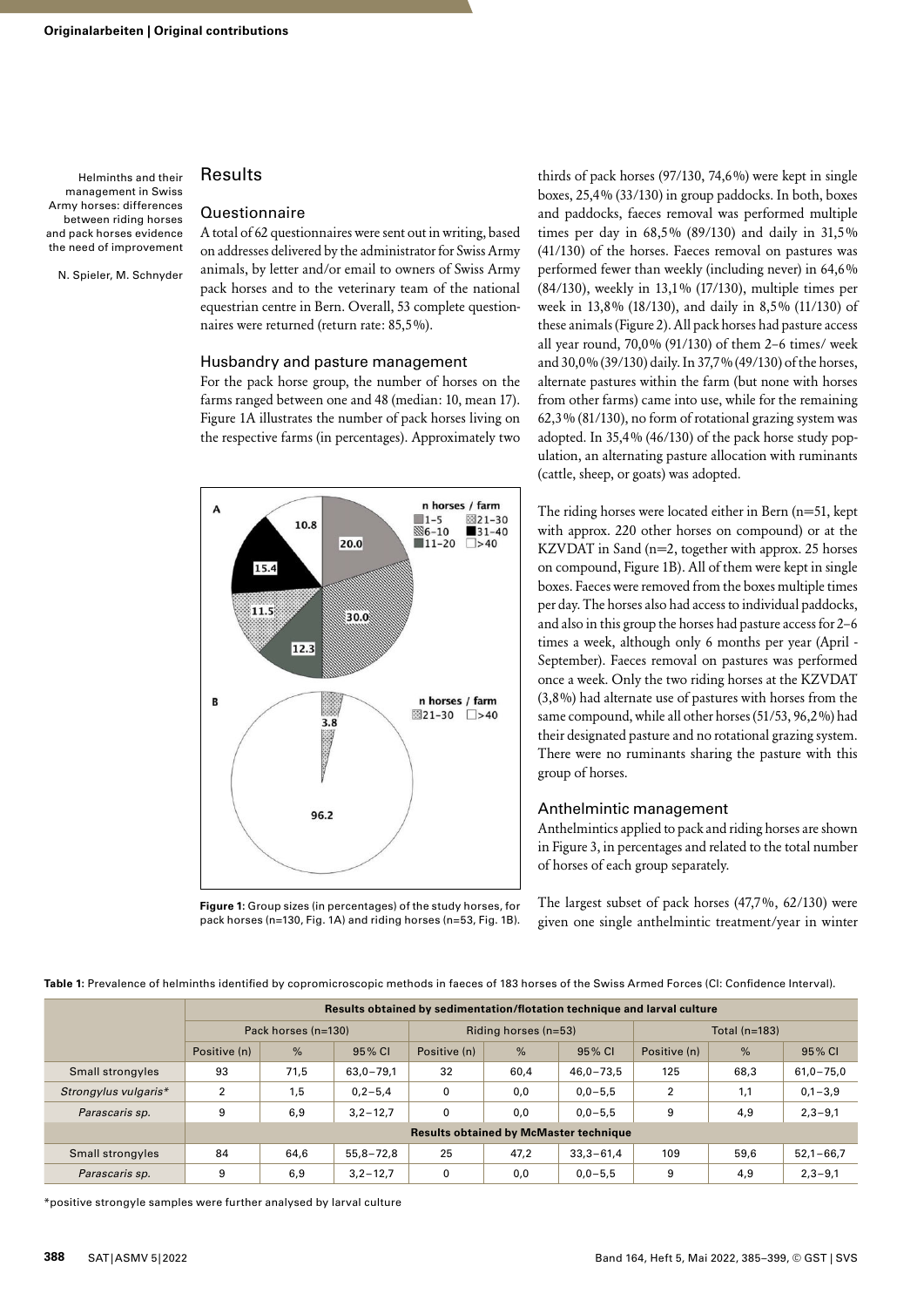(November or December). Two treatments per year were used in 23,8% (n=31) of all pack horses, the second treatment being also administered in winter, and in 0,8% (n=1) of these animals, owners opted for a treatment frequency of four times a year. In contrast, overall 27,7% (n=36) of the pack horses never received anthelmintic treatments in recent years. Selective anthelmintic treatment based on FECs prior to deworming was not adopted by pack horse owners. Anthelmintics in use were ivermectin (63,1%, 82/130), praziquantel (63,1%, 82/130, always in combination with ivermectin or moxidectin), pyrantel (16,2%, 21/130), moxidectin (10,0%, 13/130) and fenbendazole (8,5%, 11/130). In a few pack horses (6,9%, 9/130), owners also mentioned the use of alternative methods/ substances such as plants or alcohol as an orally administered treatment.

Riding horses were regularly screened using FECs once a year in July. Horses with a strongyle epg of 200 or more (without differentiation) were dewormed, additionally to horses coproscopically positive for other parasite species (ascarids and tapeworms). The used anthelmintics were ivermectin (100%, 53/53), pyrantel (96,2%, 51/53), moxidectin (96,2%, 51/53), praziquantel (in 3,8%, 2/53 on a regular basis, because combined with ivermectin, for the rest only if indicated due to tapeworm infection), and fenbendazole (only in cases with diagnosed *Parascaris* sp. infections).

#### Faecal examination

Of the 183 faecal samples analysed by the sedimentation/ flotation technique, 127 (69,4%) were positive for parasite eggs. An overview on helminth prevalence is shown in Table 1. The most prevalent infection overall was with small strongyles (68,3%), followed by *Parascaris* sp. (4,9%). *Strongylus vulgaris*, identified through larval culture and differentiation of third-stage larvae, was present in overall 1,1% of the horses, and was the only large strongyle, detected in two pack horses. *Parascaris* sp. eggs were also present in pack horses only. No other parasite eggs or other stages were detected.

Based on results obtained with the sedimentation/flotation method, prevalence for strongyle infection (71,5%) and *Parascaris* spp. infection (6,9%) was higher in pack horses than in riding horses (60,4% and 0%, respectively). This difference was statistically significant (*p* = 0,05) for *Parascaris* sp..

Relying on results obtained by the McMaster method, overall 76 horses were negative for helminth egg detection, and prevalences were lower for small strongyle egg shedding, with 64,6% in pack horses and 47,2% in riding horses (overall: 59,6%). Prevalences for *Parascaris* sp. were the same as determined with the sedimentation/flotation method. FECs  $\geq$  200 epg for strongyle eggs were significantly more



**Figure 2:** Frequency of faeces removal (in percentages) on pastures of 130 pack horses.



**Figure 3:** Anthelmintics applied to pack horses (n=130) and riding horses (n=53), in percentages; IVM: ivermectin, MOX: moxidectin, PYR: pyrantel, FBZ: fenbendazole, PRZ: praziquantel, ALT: alternative methods/substances.



**Figure 4:** Individual strongyle faecal egg counts of all 183 horses from both groups, pack (n=130) and riding (n=53) horses. Each circle represents one horse. Strongyle egg numbers here include small strongyles and *Strongylus vulgaris*. The dotted line marks the 200 epg (eggs per gram of faeces).

frequent in pack horses (54,6%) than in riding horses  $(18,9\%)$  ( $p = 0,036$ ). Also the mean epg for strongyle eggs was significantly higher in pack horses (539 epg) compared with riding horses (111 epg) ( $p < 0,001$ ). Positive epgs in pack horses varied from 0–3600, epgs determined in riding horses ranged from 0–700 (Figure 4).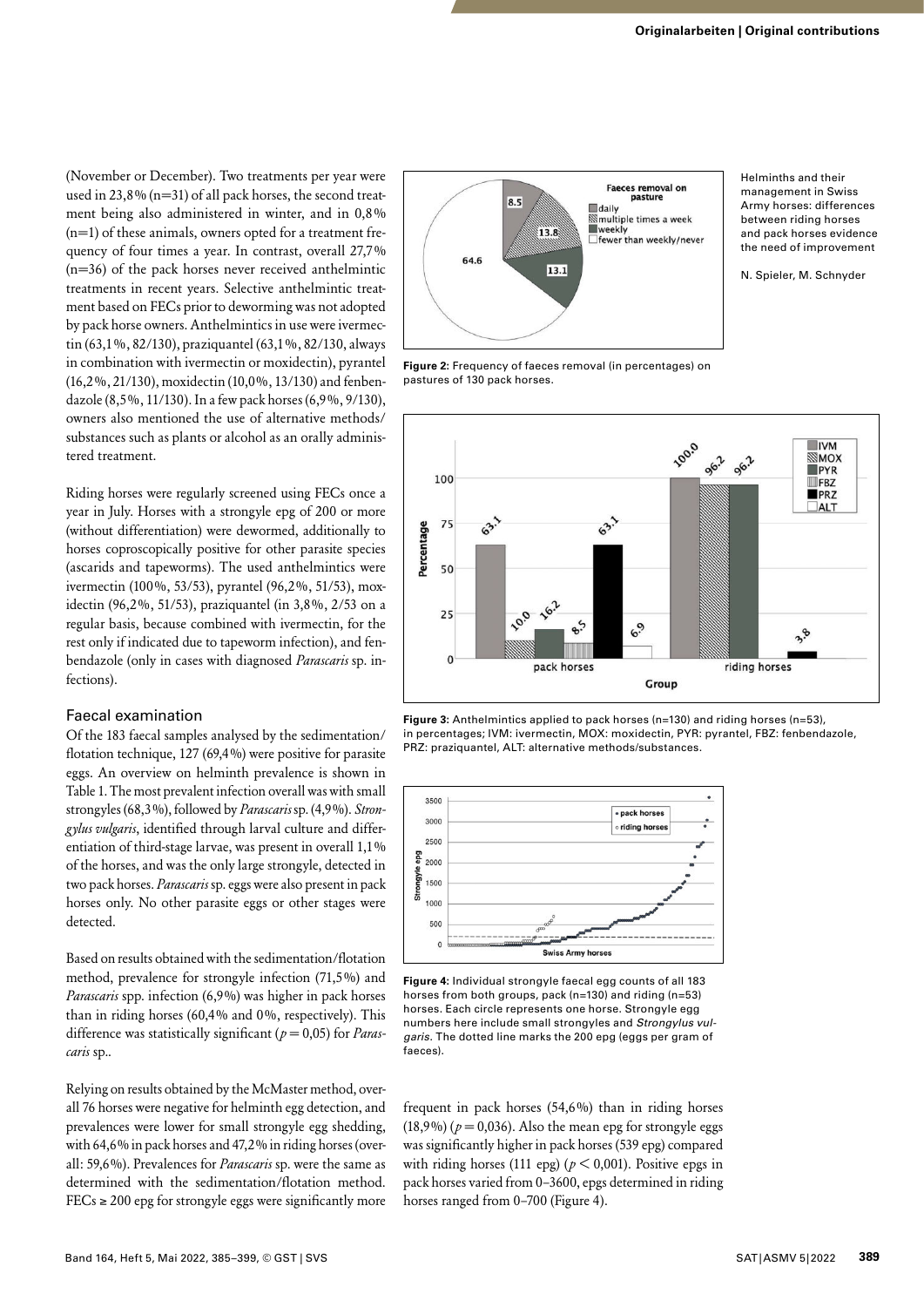N. Spieler, M. Schnyder

#### Combined statistical analysis of questionnaire and faecal examination data with regression models

The linear regression (model 1) identified several husbandry and management measures as variables significantly related to the strongyle epg (dependent variable) shed by the horses in this study ( $F = 13,25, p \le 0,001$ ) (Table 2). Based on regression coefficient B, higher strongyle egg shedding was therefore associated with macrocyclic lactones (ML) not being used for deworming ( $B = 585,0$ ), with the presence of young horses  $\leq 4$ years of age on the farm  $(B = 463, 9)$ , with faeces being removed from pastures less than weekly  $(B = 432,0)$ , with deworming not based on FECs  $(B = 428, 2)$ , with alternating pasture usage between the horses on the farm  $(B = 319,3)$  and with horses being kept in group paddocks  $(B = 314,7)$ . The remaining independent variables, being not statistically significant, were not listed in the table.

In addition, several logistic regression models were generated, and risk factors for each model, i.e. dependent variables, are listed in Table 3. For horses with faeces

positive for strongyle eggs (model 2), no significant risk or protective factors could be detected. For the model with FECs  $\ge$  200 epg for strongyle eggs (model 3) as dependent variable (Chi-square (degrees of freedom: 4)  $= 47,8, p \le 0,001$ , significant protective factors associated to husbandry and deworming practices were identified: the risk of horses having FECs  $\geq 200$  epg was significantly lower in horses kept in boxes and not on group paddocks, with weekly removal of faeces from pasture, with regular deworming (using any kind of anthelmintic regime at least once a year), using ML for deworming, and if deworming was based on FECs. The remaining analysed risk or protective factors for each model were not statistically significant and are not listed.

A model for *Parascaris* sp. egg shedding was not considered because of the limited number of positive horses. Although no statistical significance was determined, a commonality between *Parascaris* sp. positive horses was nonetheless apparent: in 8 out of the 9 positive horses (88,8%) originating from 6 different farms, faeces were removed less than weekly from pastures.

**Table 2:** Statistical analysis of faecal examination data of 183 horses of the Swiss Armed Forces combined with questionnaire data in a linear regression model (model 1). Strongyle egg counts include both small strongyles and *Strongylus vulgaris*. Regression coefficient B in eggs per gram (epg) of faeces; y: years; CI: confidence interval; ML: macrocyclic lactones; FECs: faecal egg counts.

| <b>Dependent</b><br>variable              | Independent variable                                  | Regression<br>coefficient B | 95% CI          | p value |
|-------------------------------------------|-------------------------------------------------------|-----------------------------|-----------------|---------|
| Number of<br>strongyle eggs<br>shed (epg) | Horses $<$ 4 y of age present on farm                 | 463,9                       | 255,9-672,0     | < 0.001 |
|                                           | Horses kept in group paddocks                         | 314.7                       | $95,7 - 533,7$  | 0,005   |
|                                           | Alternating pastures with other horses<br>on the farm | 319.3                       | 104,9-533,8     | 0.004   |
|                                           | Less than weekly faeces removal on pasture            | 432.0                       | $226,2-637,9$   | < 0.001 |
|                                           | Not using ML in the deworming process                 | 585,0                       | 339,5-830,5     | < 0.001 |
|                                           | Deworming not based on FECs                           | 428,2                       | $226,1 - 630,3$ | < 0.001 |

**Table 3:** Significant risk and protective factors obtained with two different regression models (using different parameters of risk) regarding strongyle egg shedding, applied on faecal examination data of 183 horses of the Swiss Armed Forces combined with questionnaire data. CI: confidence interval; (S/F): sedimentation/flotation method; ML: macrocyclic lactones; FECs: faecal egg counts).

| <b>Parameter of risk</b>                                           | Risk factor/ protective factor     | <b>Regression co-</b><br>efficient B | 95% CI        | p value |
|--------------------------------------------------------------------|------------------------------------|--------------------------------------|---------------|---------|
| <b>Faeces positive</b><br>for strongyle eggs<br>(S/F)<br>(model 2) |                                    |                                      |               |         |
| <b>FEC for strongyles</b><br>$\geq$ 200 epg<br>(model 3)           | Horses kept in boxes               | 0,29                                 | $0,12-0,73$   | 0,008   |
|                                                                    | Weekly faeces removal from pasture | 0.27                                 | $0.13 - 0.58$ | < 0.001 |
|                                                                    | Regular* deworming                 | 0.27                                 | $0.11 - 0.71$ | 0.007   |
|                                                                    | Using ML as anthelmintic treatment | 0,25                                 | $0.10 - 0.64$ | 0.004   |
|                                                                    | Deworming based on FECs            | 0,19                                 | $0.09 - 0.42$ | < 0.001 |

\*using any kind of anthelmintic treatment at least once a year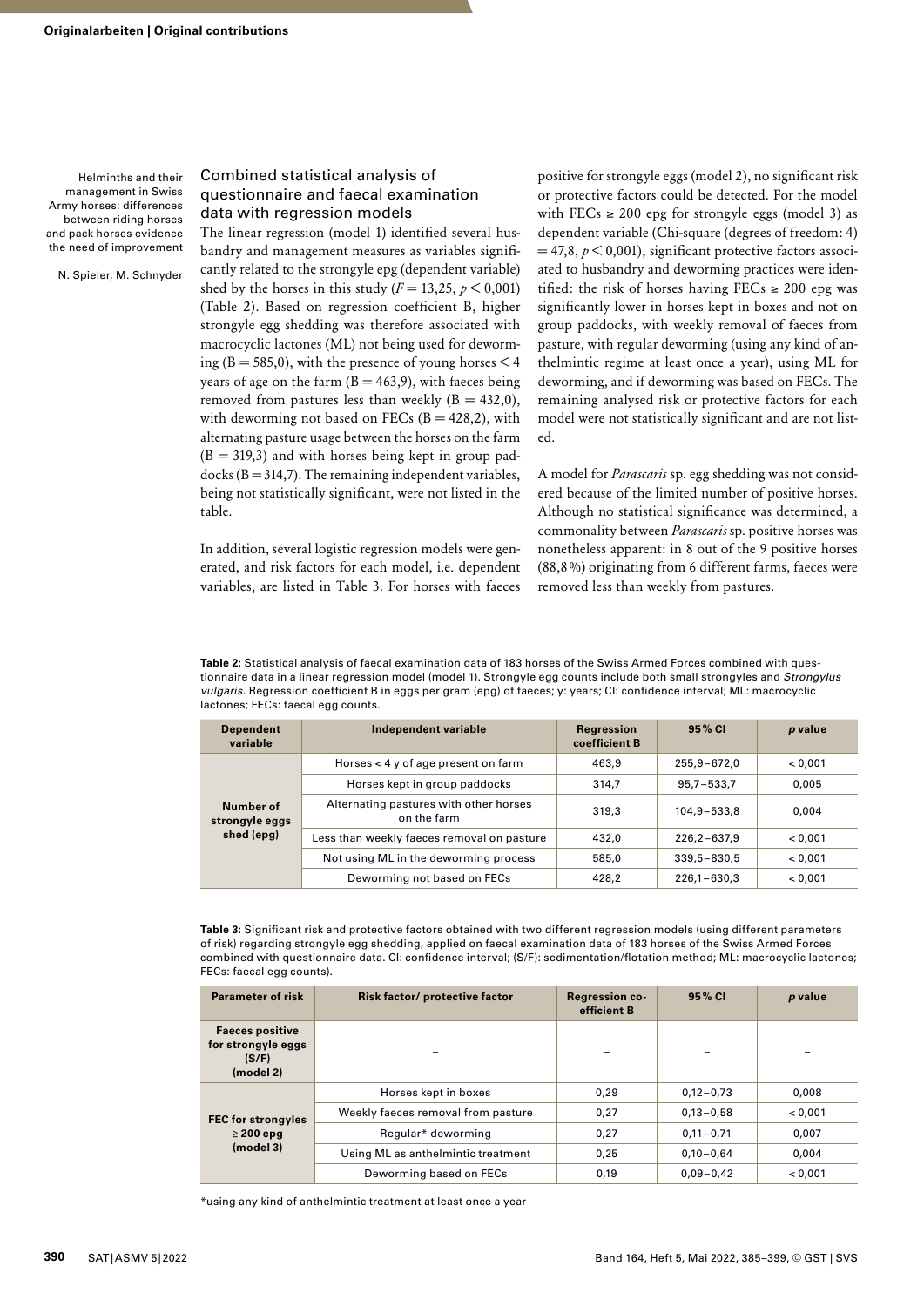## **Discussion**

This study presents data about husbandry and parasite management obtained by a questionnaire (return rate: 85,5%), as well as results from faecal sample analyses from 183 horses used by the Swiss Armed Forces, i.e. 130 pack horses and 53 riding horses, and combines them to identify risk and protective factors for helminth infections.

The median number of horses on farms in the pack horse group was 10, which is higher than the mean number of horses per farm in Switzerland, being 5,6,1 but lower than reported from large studies from Germany (26) <sup>20</sup> and Australia (63)<sup>61</sup> for example, considering overall 6'007 and 7'210 horses, respectively. Most of the pack horses were kept in single boxes, with a quarter of them (25,4%) living in group paddocks, therefore being more frequently exposed to enclosures potentially contaminated with faeces from other horses. The riding horses in this study, instead, were housed on two large compounds with 25 and 220 animals each but were exclusively kept in single boxes and paddocks. Not having direct contact with other horses or their faeces may therefore contribute to explain the lower parasite prevalences compared to the pack horse group.

Pasture and stable hygiene are acquainted central aspects of parasite control in horses.19 Comparing faeces removal management between the two horse groups, this procedure was performed at least daily in the main enclosure (box or paddock) of both pack and riding horses. On pastures, a broader variability of faeces removal frequency was observed. In the riding horse group, faeces were removed from pastures once a week. This frequency is recommended for reduction of infection pressure and is considered a pillar in the management of horse parasites,<sup>19</sup> recently also summarised in the horse guideline of ESCCAP (European Scientific Counsel Companion Animal Parasites).<sup>51</sup> In contrast, for most pack horses (64,6%) faeces were removed less than weekly from pastures, including farms in which faeces were not removed at all. Accordingly, this also supports our results on higher helminth infections and prevalences in this group, due to infection pressure associated to survival of infectious stages on pastures.

Furthermore, in more than one third (37,7%) of the animals of the pack horse group, pastures were alternately used by different horses kept within the farm, increasing the infection pressure due to potential egg contaminated faeces from more animals. On several of these farms, horses not connected to the Swiss Armed Forces and not being part of this study were present: they also may contribute to spread and transmission of helminth infections through common pastures.

Riding horses of the Swiss Armed Forces in the national equestrian centre in Bern had their designated pastures. These were usually not shared with other horses. During military service (mostly 3–12 weeks at a time) however, horses from both groups, pack and riding horses, did occasionally share the same pastures. This constant relocation of horses for military use differs from procedures in other countries where horses are constantly kept in military custody. For example, in Brazil,<sup>9</sup> Italy <sup>52</sup> and Portugal,<sup>12</sup> military horses are always kept on military compounds and their management is therefore more uniform. Thus, there is potential for transmission of helminth infections on Swiss military compounds, although faeces removal takes place once a week.

Ruminants using the same pasture alternately with horses has been shown to represent an effective measure for reducing infection pressure, since host-specificity is high in most nematodes.19 In more than one third (35,4%) of the pack horses, the owners followed this practice, mainly the ones who owned cattle or small ruminants. However, this was not identified as a protective factor in this study. This could be attributed to other risk factors overshadowing the potential benefits of this practice.

Importantly, pack horses also were reported to have yearround pasture access (one third daily, the other 2–6 times per week), in contrast to riding horses having pasture access only from April to September (and only 2–6 times per week). This again indicates lower infection pressure with helminths for riding horses compared to pack horses.

Regarding anthelmintic treatments, clear differences between the two groups were recorded. Approximately one third (27,7%) of the pack horses never received any sort of anthelmintic treatment, although a «safety» treatment in winter in horses that have not been tested or treated all year is part of the recommended strategy of helminth management in horses in Switzerland.19 This «safety» treatment is mainly intended to keep possible infections with *Strongylus vulgaris* under control*.* In fact, despite the limited number of cases, the two horses positive for *Strongylus vulgaris* in this study were part of the group of horses that had been left completely untreated. Almost half (47,7%) of the pack horses were regularly treated once in winter, and 23,8% twice a year, with one treatment being administered in winter, which would also cover the aforementioned safety treatment. One pack horse owner opted for four treatments a year, without FECs assessment, a procedure also in contrast with the indications to reducing annual treatments to one or two a year if not deemed necessary, aiming to slow down the development of AR.24

Helminths and their management in Swiss Army horses: differences between riding horses and pack horses evidence the need of improvement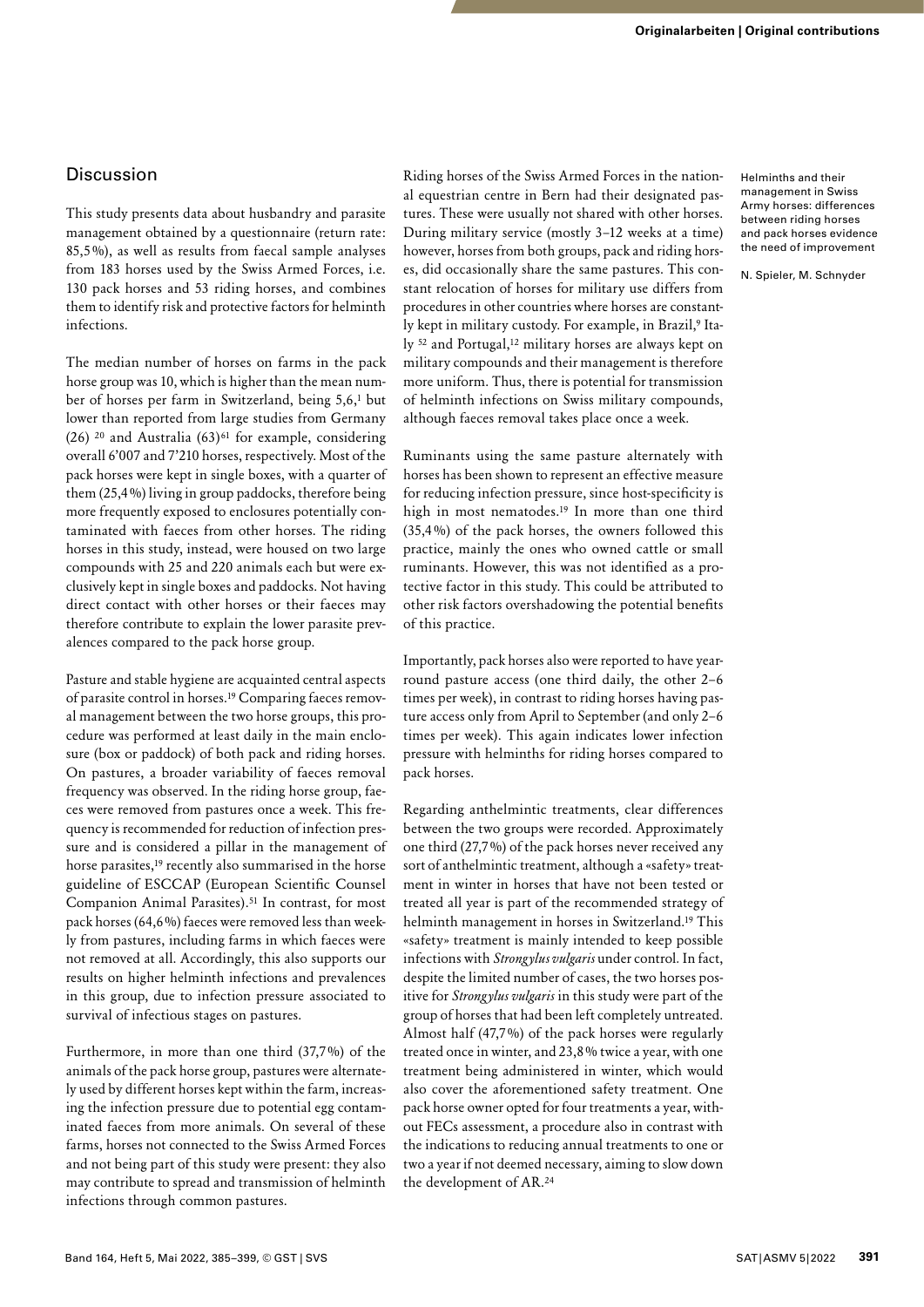N. Spieler, M. Schnyder

In fact, selective treatment based on FECs with defined epg thresholds has been shown to allow the reduction of the number of anthelmintic treatments and therefore to slow down further development of AR, in particular in Cyathostominae. This has been promoted for the last three decades:16 by creating refugia of subpopulations of untreated small strongyles in horses and their environment, those nematodes are not exposed to selection pressure. The standard threshold epg value used in Switzerland referring to strongyles is 200,<sup>19</sup> and represents a widely used consensus, as stated by Nielsen et al.41 These recommendations are based on studies showing that, when using a drug with maximum efficacy and if only horses with  $epg \ge 200$  are treated, the total egg shedding of a horse group is reduced by 96%.22 So, although FECs do not necessarily correlate with the actual worm burden in the individual horse,<sup>37</sup> selective deworming makes sense in terms of limiting the unnecessary use of anthelmintic drugs in horses that hardly contribute to contamination of pasture. Regarding small strongyle infections, the aim of a selective deworming strategy is not the complete eradication of this parasite from horse populations, but rather lowering infection pressure on pasture and worm burdens, while limiting the development of AR, accomplished by selectively treating «high shedders» and by regularly monitoring the efficacy of the employed anthelmintics.19

Pack horse owners did not adopt selective deworming with treatments based on FECs, and only one owner mentioned the intention to change to selective deworming the following year. Based on personal communications, in other pack horse owners the interest seemed to be very low, and they were not considering to change helminth management. In contrast, the riding horses, all kept in one of the two compounds for Army-owned horses, were all treated selectively, as the same team of veterinarians is responsible for parasite control for these horses. Among other Swiss horse owners using their animals for sport or leisure activities, 29% were using a selective deworming approach based on FECs.<sup>31</sup> Apparently, the motivation in Swiss horse owners to adopt selective deworming is not high among Army pack horse owners. The reasons for that can only be speculated on, but are most likely related to economic reasons, with horses being more considered as a business and less part of a leisure activity. Importantly, many of the owners in this study stated that they were not aware of any health issues related to potential helminth infections; this would represent a valid argument for them whether to take measures or not. Clinical manifestations due to small strongyle infections are indeed of rare occurrence in Switzerland.19 Nevertheless, hypobiotic encysted larvae can simultaneously initiate further development and cause extensive damage of the intestinal mucous membrane.15 Larval cyathostominosis may result in an inflammatory enteropathy followed by weight loss and diarrhoea.28, 30 Therefore, the clinical relevance of small strongyles is associated to the severity of this condition and their widespread occurrence.

Life-threatening conditions can also be induced by *Strongylus vulgaris*, causing intestinal infarction with resulting colic and peritonitis.45 The threat associated to this nematode was ultimately the reason for widely used strategic deworming programs, also in Switzerland, in the second half of the 20th century.<sup>19</sup> Importantly, although diagnosed only in single cases, we identified *S. vulgaris* in Swiss Army pack horses, and one horse owner even stated having lost a horse due to *S. vulgaris* induced colic some years ago (personal communication).

The clinical relevance of *Parascaris* spp. is mainly connected to impaction colic caused by adult nematodes.48 This parasite plays an important role in foals and yearlings,35 however there are also *Parascaris* spp. cases described to be at the origin of colic in horses and equids older than a year.53, 64 *Parascaris equorum* is known to be present in the general Swiss horse population.19 Therefore, pack horse owners, especially the ones with young horses and foals on their farms, are recommended to maintain awareness for ascarid and *S. vulgaris* infections. Clinical manifestations due to these parasitic infections may be rare but this should not be a reason to neglect an effective and up to date deworming protocol.

Most pack horses (70,8%) were treated with macrocyclic lactones (MLs) (60,8% with ivermectin, 7,7% with moxidectin and 2,3% with both compounds). The use of moxidectin is specifically recommended in autumn/ winter because of its efficacy against encysted larvae aiming at minimizing the risk of larval cyathostominosis.30 Therefore, in addition to a substantial portion of pack horses not being anthelmintically treated at all, the compound proven to be the most effective against the most prevalent and critical nematode stages was not used very frequently in pack horses.

Virtually all riding horses were anthelmintically treated with a ML, i.e., ivermectin (100%) and/or moxidectin (96,2%), with the latter given to all but two riding horses. Routine deworming was primarily employed to control Cyathostominae infections. Among different anthelmintic groups, MLs were the ones with lowest AR prevalence worldwide, including Switzerland, specifically compared to AR against pyrimidines, i.e. pyrantel, or fenbendazole.31, 38, 57 However, for MLs, shortened egg reappearance periods after treatments have been observed,<sup>35</sup> and only moxidectin has efficacy against encysted larvae.19, 33 Given that, in this study, Cyathostominae were the only family of parasites found in the riding horse group, the use of MLs appears justified and logic.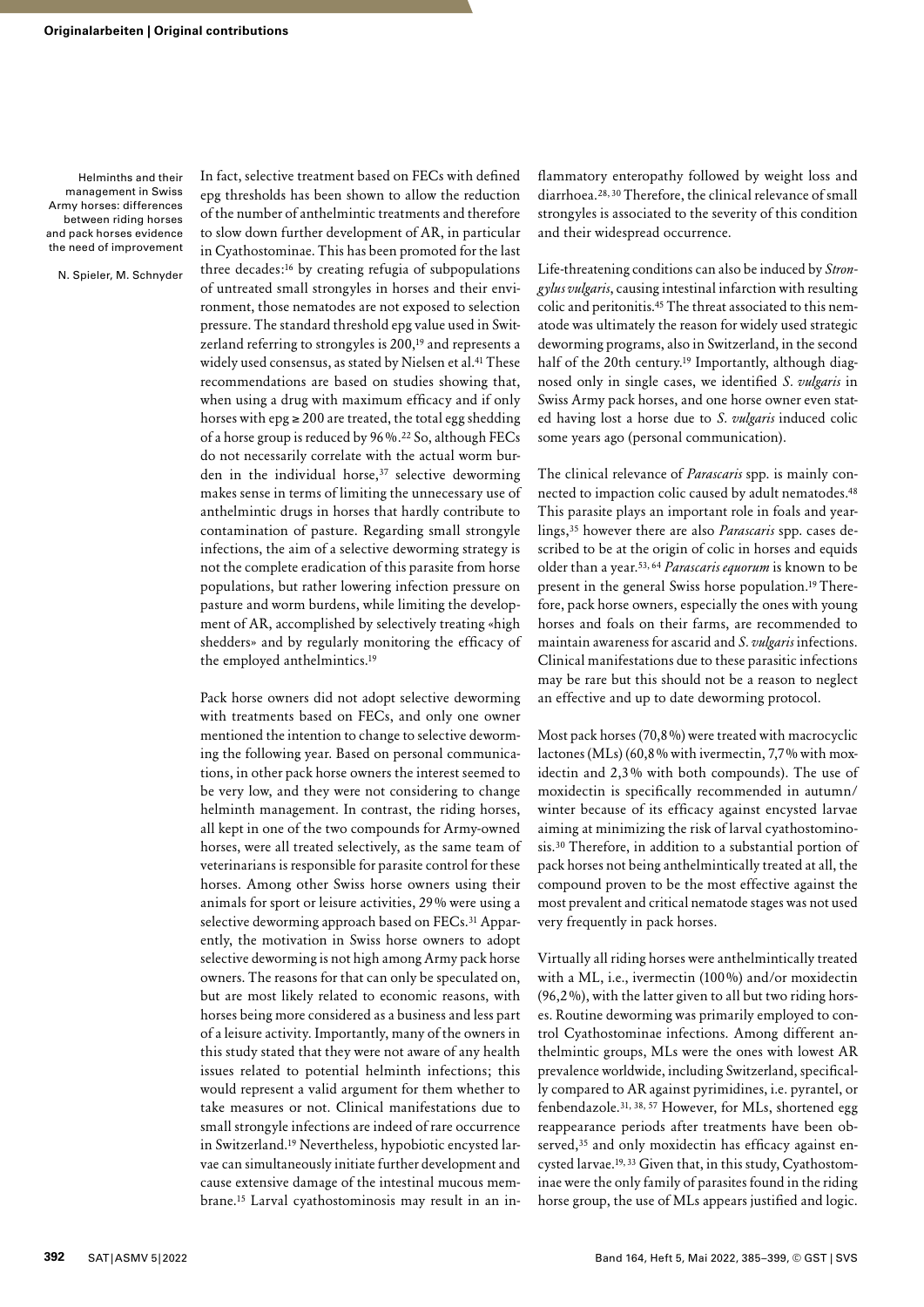Pyrantel was regularly used in 96,2% of riding horses, and also in 16,2% of the pack horses. The use of this anthelmintic could probably be omitted in many cases, since reduced efficacy of pyrantel against Cyathostominae has been reported in many studies,7, 27, 32, 38, 56 including Switzerland,31 particularly when comparing data with MLs. The widely adopted strategy against AR spreading, promoting the use of alternating between drugs, has not been scientifically proven useful,<sup>22</sup> and one study in fact confirmed that changing drug classes between anthelmintic treatments did not influence the development of AR.58 This would additionally support the use of pyrantel being obsolete against Cyathostominae.38

Praziquantel is indicated against tapeworm infections, which are not frequently diagnosed in Switzerland (Hertzberg, personal communication). However, the sensitivity of standard faecal flotation is impaired for the detection of tapeworm infections,<sup>54</sup> so that prevalences for *Anoplocephala* spp. infections are potentially higher than what identified by routine faecal analyses. In this respect, the inclusion of praziquantel into winter deworming procedures to get rid of possibly undetected cestode infections may be indicated. Furthermore, praziquantel showed high efficacy against tapeworms in horses,<sup>55</sup> and AR has never been reported in equine cestodes.47 Accordingly, the risk of AR development when using praziquantel without evidence of tapeworm infections is low. Praziquantel was used in 63,1% of pack horses. Yet, in riding horses, praziquantel is only used when *Anoplocephala* spp. infection is evident, which has not been the case over the course of this study. These Swiss Army riding horses did not have any apparent health related disadvantages from possibly undetected and untreated tapeworm infections.

Fenbendazole was employed in a limited number (8,5%) of pack horses, and not used in the riding horse group. Owners using fenbendazole mentioned the low price of this drug to be the main reason they used it (personal communication). In addition to the mentioned widespread AR of Cyathostominae against benzimidazoles,7, 31, 56, 57 it was shown that the use of a five-day regimen with this drug led to a clear diminution of larvicidal efficacy compared to historical standards.3 This five-day protocol was though not adopted by any of those pack horse owners, therefore probably further limiting the efficacy of fenbendazole. This example illustrates a certain lack of awareness among Swiss Army horse owners for AR development in equine helminths. Fenbendazole certainly has its place and benefits, e.g. against *Parascaris* spp. showing resistance against ML, premising correct dosages,47 but is mostly useless against Cyathostominae. A limitation of the present study is given by the lack of specific efficacy data regarding anthelmintics used in Swiss Army horses, as it is generally recommended to monitor the efficacy of any anthelmintics used by performing faecal egg count reduction tests (FECRT).<sup>20, 28</sup>

Eventually, a small number of pack horses (6,9%) was given natural remedies as an alternative to deworming drugs. This included the use of different alcoholic liquors, grated carrots in large quantities and other plantbased regimens. Finding literature about the efficacy of such anthelmintic remedies is challenging. The use of grated carrots is described in ethnoveterinary medicines in Trinidad and British Columbia, Canada,<sup>23</sup> but no data about anthelmintic efficacy was given. A study from Italy showed that garlic, as an example of plantbased deworming, had no effect on egg shedding.5 Other publications suggested alternative plant-based therapies against the threat of AR.11 Further studies with bigger populations are required to evaluate if such plants or plant components might have the potential to be considered for the development of new anthelmintic drugs. With lacking scientific references whether alternative treatments may have significant effects on parasite infections in horses, these methods should be considered with scepticism. Although it is not necessarily possible to generalise, this shows the importance of consulting veterinary professionals and the need of staying up to date, in order to eliminate outdated or insufficient practices. This is even more important because the pack horses have regular contact for weeks with other horses, which might originate from stables with better anthelmintic management, and thus compromising those efforts. The import of horses harbouring drug resistant small strongyles or *Parascaris* spp. into an environment where they were not present before is reality and therefore horses should be monitored regularly.36

Small strongyles are ubiquitous in grazing equids around the world.38 This is also reflected in the logistic regression model for presence of small strongyles (model 2) in this study, where no risk or protective factors could be determined. However, although not significant, we observed a trend of higher strongyles prevalence in samples from pack horses (71,5%) than from riding horses (60,4%), connected with differences in husbandry and deworming management, as mentioned above. Comparing internationally, prevalence in working horses in Romania was 70,3%,<sup>6</sup> while Army riding horses from Italy had a slightly lower prevalence (55%) for small strongyles.52 In general horse population studies, i.e. from a 10-year study from Germany using nearly 3'500 samples, strongyle prevalence was 30,1%,46 and among 2'301 Swiss horses only 19% were positive for strongyle eggs.18 The results from this latter retrospective study were obtained using the McMaster method.

In the present study we obtained lower prevalences (not statistically significant) with the McMaster method

Helminths and their management in Swiss Army horses: differences between riding horses and pack horses evidence the need of improvement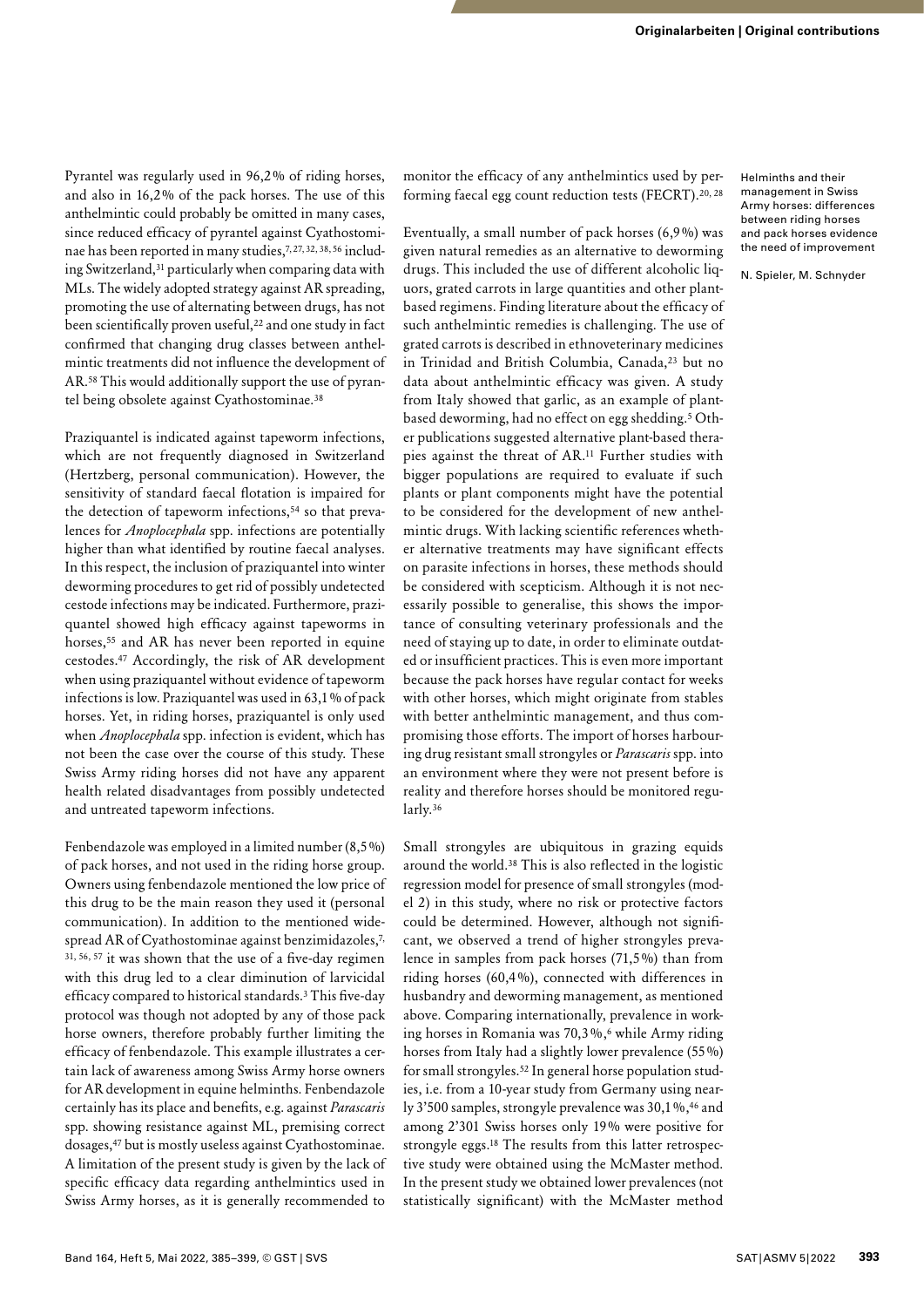N. Spieler, M. Schnyder

compared to the combined sedimentation/flotation method, with 64,6% and 47,2% prevalence in pack and riding horses, respectively. Still, these numbers were much higher compared to the above-mentioned strongyle prevalence of 19%.18 This, along with data obtained through the questionnaire, indicates that the Swiss Army horses represent a particular Swiss horse sub-population, although differences may be also due to other factors, such as age, that may act as possible confounders. Focusing on the comparison of the two groups of horses used in the Swiss Army, further differences were apparent. We observed a significant difference in the number of animals with FECs being  $\geq 200$  epg, i.e. 54,6% vs. 18,9% in pack and riding horses, respectively. In Swiss Army riding horses, this percentage was therefore closer to the approximately 10% of Swiss horses with epg  $\geq$  200, obtained from a total of 12'689 examined horses.29 Given that in Swiss Army riding horses selective deworming is applied, the significantly lower strongyle prevalence compared to the pack horse group is not surprising. Interestingly, deworming based on FECs has been identified as a protective factor for the dependent variable «epg  $\geq$  200» in the present study (model 3), with an odds ratio showing that horses not dewormed based on FECs have a 5,3 (1/0,19) times higher probability of having a FEC  $\geq$  200. There was also a highly significant difference between the mean strongyle epg count of the two groups, with the epg of the riding horse group being a) under the cut-off of 200 (111 epg) and b) close to the mean of 75 epg also observed in Swiss horses from the study with >12'000 horses.<sup>29</sup> In contrast, the mean epg in pack horses was clearly above the 200 epg threshold (539 epg).

The linear regression model indicated a correlation between high strongyle epg with several management and husbandry factors. First, strongyle epg was higher if horses younger than 4 years were present on the farm. The linear regression model also indicated higher epg values when the deworming strategy was not based on FECs. Interestingly, previous studies indicated that egg shedding levels remained consistent in individual horses,2, 40, 62 and that single horses were in fact described to disproportionately contribute to pasture contamination, i.e. with 2% of faecal samples being the source of 50% of the excreted helminth eggs.18 Furthermore, overall, young horses were also shown to have higher FECs, and this was suggested to be related to the lack of acquired immunity.62 Therefore, grazing «high shedders» and young horses could lead to high contamination of the environment and thus, to increase the chance of transmitting parasitic helminth infections to new hosts, leading to FECs above treatment cut-off in these animals as well. FECs not only support the discrimination between animals to be treated or not, but they are also important as a tool to identify the «high shedders». The treatment

of these latter animals prevents increasing risks of transmitting helminth infections via environmental contamination of pastures to other horses, which then may contribute to the onset of additional shedders. Furthermore, the amount of larval uptake has been linked to the chance of developing larval cyathostominosis.289 Consequently, «high shedders» also contribute to a higher risk of the occurrence of this dangerous syndrome.

Associated with pasture contamination, still based on the linear regression model, FECs were higher in horses that were kept in group paddocks and that shared the same pastures with others, compared to horses held in single paddocks and having pastures always assigned to the same animals. Furthermore, Swiss Army horses living in group enclosures had a 3,45 (1/0,29) times higher risk of FECs above 200 epg vs. when being kept in single boxes in the logistic regression model (model 3), supporting the role of on-farm transmission of strongyle infections. In fact, while in Army service, horses from different farms with variable parasite management are brought together in one compound: this may lead to potential transfer of helminth infections between farms, including anthelmintic resistant isolates.

Based on the same logistic regression model, removing faeces less than weekly resulted in higher FECs. Very similar findings were previously observed in Germany and Austria.2 Additionally, horses in the here presented study were 3,7 (1/0,27) times more likely to have epg ≥ 200 if faeces were removed less than weekly, i.e., weekly faeces removal was identified as a protective factor. All this confirms the previously stated importance of pasture hygiene for efficient parasite management in horses.17, 19

There was also a correlation between the currently adopted deworming practises for Swiss Army horses, the use of MLs, and strongyle egg shedding. Based on the logistic regression model, treating horses with ML resulted as a protective factor, with the probability of a strongyle epg  $\geq 200$  being 4,0 (1/0,25) times higher when MLs were not used. The linear model indicated the risk of higher epgs when not using MLs, as well. The usefulness of this anthelmintic class to reduce strongyle FECs in the study horses was therefore statistically confirmed.

*Strongylus vulgaris* was found in 1,5% of pack horses. This data is comparable to an older Swiss publication, where *S. vulgaris* was found on two different horse farms.31 The positive pack horses were both not receiving regular anthelmintic treatments and had not been coproscopically monitored previously for their strongyle spectrum. The presence of *S. vulgaris* would possibly not have been noticed on these farms until a horse may have presented corresponding clinical signs. Because selective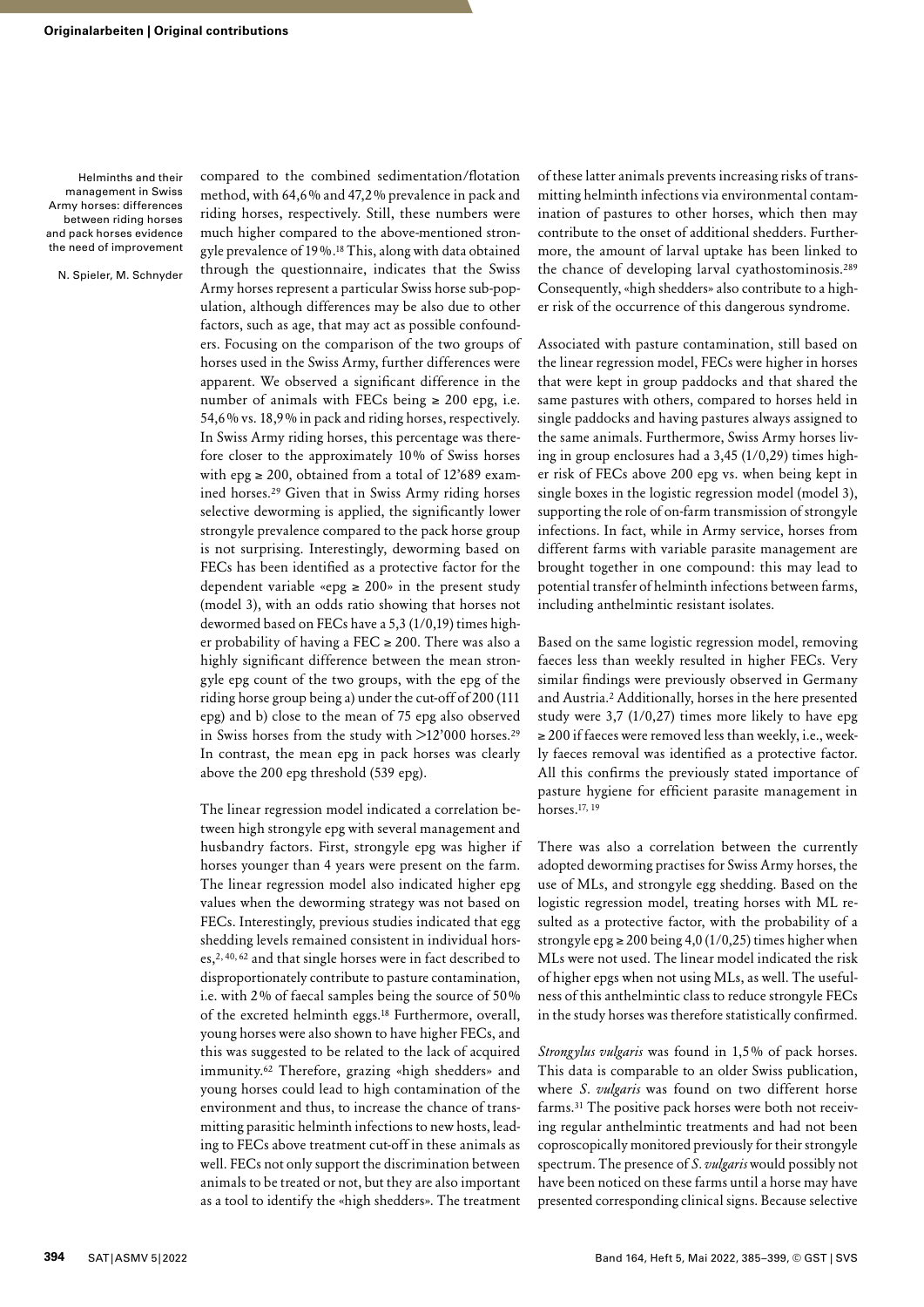deworming principally targets small strongyles, there are concerns that not treating horses with epg below 200 could lead to a re-emerging of *S. vulgaris*, which had become very rare over the past decades, as a consequence of frequent deworming.41 While these concerns may be supported by findings from Denmark,43 *S. vulgaris* in Switzerland was shown to be much less prevalent and not being about to re-emerge.19 Importantly, the recommendations for strategic deworming treatments additionally include the examination of the strongyle spectrum. The two positive *S. vulgaris* findings in this study in pack horses confirmed the importance of differentiation.

Like *S. vulgaris,* also *Parascaris* sp. was only present in pack horses, with a group prevalence of 6,9%. This nematode is mainly found in young horses, i.e. foals and yearlings:10, 35 age predisposal has been associated to the development of immunity over time,<sup>35</sup> being at least partially independent from exposure to the parasite.<sup>8</sup> However, the relevance of older horses harbouring ascarids as a significant source of infection for young animals has also been described.50 Accordingly, in our study, pack horses up to 12 years of age were positive for *Parascaris* sp. This finding correlated with other reports, e.g. from Burkina Faso,<sup>50</sup> Poland,<sup>13</sup> Ethiopia,<sup>14</sup> Cameroon 25 and Canada,21 in which *Parascaris* was present also in older equids. In the studies from Africa and Canada, this was assumed to be due to compromised immunity associated with suboptimal nutritional status. The evaluation of nutrition was not part of the present study. Nevertheless, our findings could indicate that a certain lack of immune response might be present in Swiss Army pack horses, despite substantial differences in husbandry, climatic environment and other, compared to equids living in tropical Africa and Canada. It could also be argued that a possible reduced immunity might be connected to stress due to frequent relocations and strenuous physical exercise these horses undergo regularly. Further investigations into feeding practices and health status could identify additional risk factors. Importantly, the eggs of *Parascaris* spp. are highly resistant and can survive on pastures for years.44 Again, this evidences the role of pasture hygiene, especially for frequently relocated animals, such as Army horses in Switzerland. Fitting with that is the fact that in 8 out of the 9 *Parascaris* sp. positive horses, although not statistically evaluable, faeces was removed from pastures less than weekly. Despite faeces removal on Army compound pastures being usually performed once a week, it is constantly carried out by different soldiers, and not always supervised. This leads to the assumption that those pastures may have been contaminated with *Parascaris* sp. eggs through infected pack horses. Therefore, Army horses returning from there could introduce this nematode to uninfected stables and pastures and the infection could successfully establish particularly in foals, but also in further adult horses.

## Conclusion

Parasite management, including husbandry and deworming practices, was highly variable for Swiss Army horses. Irregularities and suboptimal practices in pack horses were reflected in much higher FECs for Cyathostominae and thus contributing to pasture contamination on Army compounds. They also harboured *Parascaris* sp., even in advanced age, and *Strongylus vulgaris*. This would not have been detected without this study, not only threatening these poorly monitored horses but also further horses that may share paddocks or pastures. The contrasting endoparasite situation in riding horses of the Army confirms that regular faecal sampling with selective deworming, combined with good pasture hygiene, is advantageous and recommendable. Since not many pack horse owners seem to be motivated to change their practices, a feasible way to obtain an improvement would involve sampling and deworming at the start of each period of military service. Overall, there clearly is room for improvement in endoparasite management of pack horses used in the Swiss Army. Only very recently, to support decisions regarding anthelmintic management in horses, a new tool for free usage has been provided by experts in pharmacology and parasitology of the Vetsuisse faculty in Zurich, which can be highly recommended as a source of information.4

## Acknowledgements

The authors would like to thank the participating horse owners, the veterinary team of the national equestrian centre and the staff of the Swiss Army veterinary services and the KZVDAT for their support. This work represents a part of the dissertation of Nico Spieler, veterinarian.

# Declaration of Competing Interest

The authors declare no competing interests.

## Ethics

Ethical standards were fulfilled according to national laws.

Helminths and their management in Swiss Army horses: differences between riding horses and pack horses evidence the need of improvement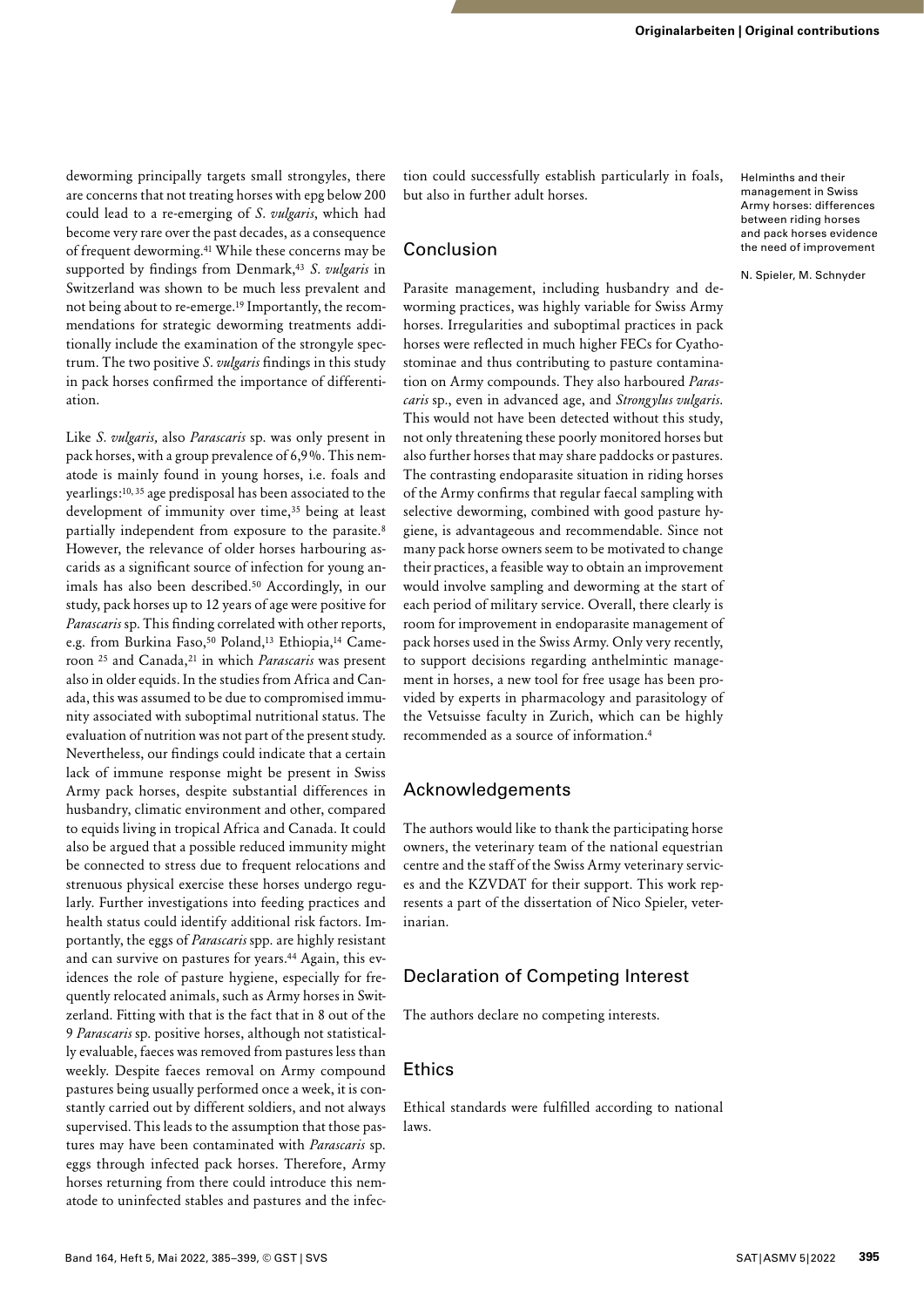N. Spieler, M. Schnyder

# Les helminthes et leur gestion chez les chevaux de l'armée suisse: les différences entre les chevaux de selle et les chevaux de bât démontrent la nécessité d'une amélioration

La gestion des helminthes intestinaux chez les chevaux présente une importance clinique et épidémiologique, en association avec la résistance aux anthelminthiques. L'armée suisse emploie des chevaux de selle militaires et des chevaux de bât privés qui sont réunis pour des périodes de service allant jusqu'à 12 semaines. Nous avons comparé la détention animale et la gestion des helminthes intestinaux des deux groupes par le biais d'un questionnaire et analysé les échantillons fécaux de 53 chevaux de selle et 130 chevaux de bât en utilisant la sédimentation/flottation combinée, la méthode Mc-Master et les cultures larvaires. Les chevaux de selle ne présentaient que des infections à cyathostomes (prévalence: 60,4%), tandis que les chevaux de bât hébergeaient des cyathostomes (71,5%), *Parascaris* sp. (6,9%) et *Strongylus vulgaris* (1,5%). Des modèles de régression combinant les résultats des échantillons fécaux et les données du questionnaire ont révélé des corrélations entre les pratiques de détention animale et la fréquence des parasites, identifiant les facteurs de risque et de protection. La gestion des pâturages, l'hygiène et les pratiques en matière de vermifugation étaient très variables pour les chevaux de bât, tandis que pour les chevaux de selle, il existait un concept unitaire. Ceci comprenait stratégie de vermifugation sélective avec comptage des œufs fécaux (CEF) de strongles avant la vermifugation, en appliquant un seuil de 200 œufs par gramme de fèces (opg).

Les traitements anthelminthiques basés sur les CEF, l'enlèvement hebdomadaire des crottins sur le pâturage, l'utilisation de lactones macrocycliques et la vermifugation régulière des chevaux ont été identifiés comme des facteurs de protection concernant le seuil de 200 opg pour les œufs de strongles. En conséquence, l'iog moyen pour les œufs de strongles entre les groupes (111 et 539 chez les chevaux de selle et de bât, respectivement) était significativement différent (p < 0,001).

Globalement, la gestion des helminthes intestinaux chez les chevaux de bât a montré qu'il est possible d'améliorer l'hygiène des pâturages, le choix des anthelminthiques et la fréquence des vermifuges, ce dont tous les chevaux de l'armée suisse bénéficieraient, car ils partagent les pâturages pendant leur service, ce qui entraîne un risque de transmission des parasites.

**Mots clés:** nématodes intestinaux, équidés militaires, *Parascaris* sp., gestion des parasites, *Strongylus vulgaris*, facteurs de risque

# Profilassi antielmintica nei cavalli dell'esercito svizzero: differenze tra cavalli da equitazione e da soma rivelano la necessità di un miglioramento

La gestione degli elminti intestinali nei cavalli ha una rilevanza sia clinica che epidemiologica, in associazione alla resistenza agli antielmintici. L'esercito svizzero impiega cavalli da equitazione di proprietà dell'esercito e cavalli da soma di proprietà privata, che vengono riuniti per periodi di servizio fino a 12 settimane. Abbiamo confrontato le condizioni d'allevamento e la gestione degli elminti intestinali di entrambi i gruppi tramite un questionario e abbiamo analizzato campioni fecali di 53 cavalli da equitazione e 130 cavalli da soma utilizzando la sedimentazione/flottazione combinata, il metodo McMaster e le colture larvali. I cavalli da equitazione avevano solo infezioni da cyathostomi (prevalenza: 60,4%), mentre i cavalli da soma ospitavano cyathostomi (71,5%), *Parascaris* sp. (6,9%) e *Strongylus vulgaris* (1,5%). I modelli di regressione che combinano i risultati dei campioni fecali con i dati del questionario hanno rivelato correlazioni tra le pratiche di allevamento animale e la frequenza dei parassiti, identificando fattori di rischio e di protezione. La gestione del pascolo, l'igiene e le pratiche di sverminazione sono risultate molto variabili tra i cavalli da soma, mentre per i cavalli da equitazione vi è stato un approccio più uniforme. Questo includeva una strategia di sverminazione selettiva con conta delle uova fecali (CEF) degli strongili prima della sverminazione, applicando una soglia di 200 uova per grammo di feci (upg).

I trattamenti antielmintici basati sulle CEF, la rimozione settimanale delle feci sul pascolo, l'uso di lattoni macrociclici e la sverminazione regolare dei cavalli sono stati identificati come fattori protettivi rispetto alla soglia di 200 upg per le uova di strongili. Di conseguenza, l'upg medio per le uova di strongili tra i gruppi (111 e 539 nei cavalli da equitazione e da soma, rispettivamente) era significativamente diverso (p < 0,001).

Nel complesso, lo studio ha mostrato che la gestione degli elminti intestinali nei cavalli da soma ha un potenziale di miglioramento per quanto riguarda l'igiene del pascolo, gli antielmintici utilizzati e la frequenza della sverminazione, di cui beneficerebbero tutti i cavalli dell'esercito svizzero, in quanto condividono i pascoli durante il loro servizio, comportando quindi il rischio di trasmissione dei parassiti.

**Parole chiave:** nematodi intestinali, equidi militari, *Parascaris* sp., gestione dei parassiti, *Strongylus vulgaris*, fattori di rischio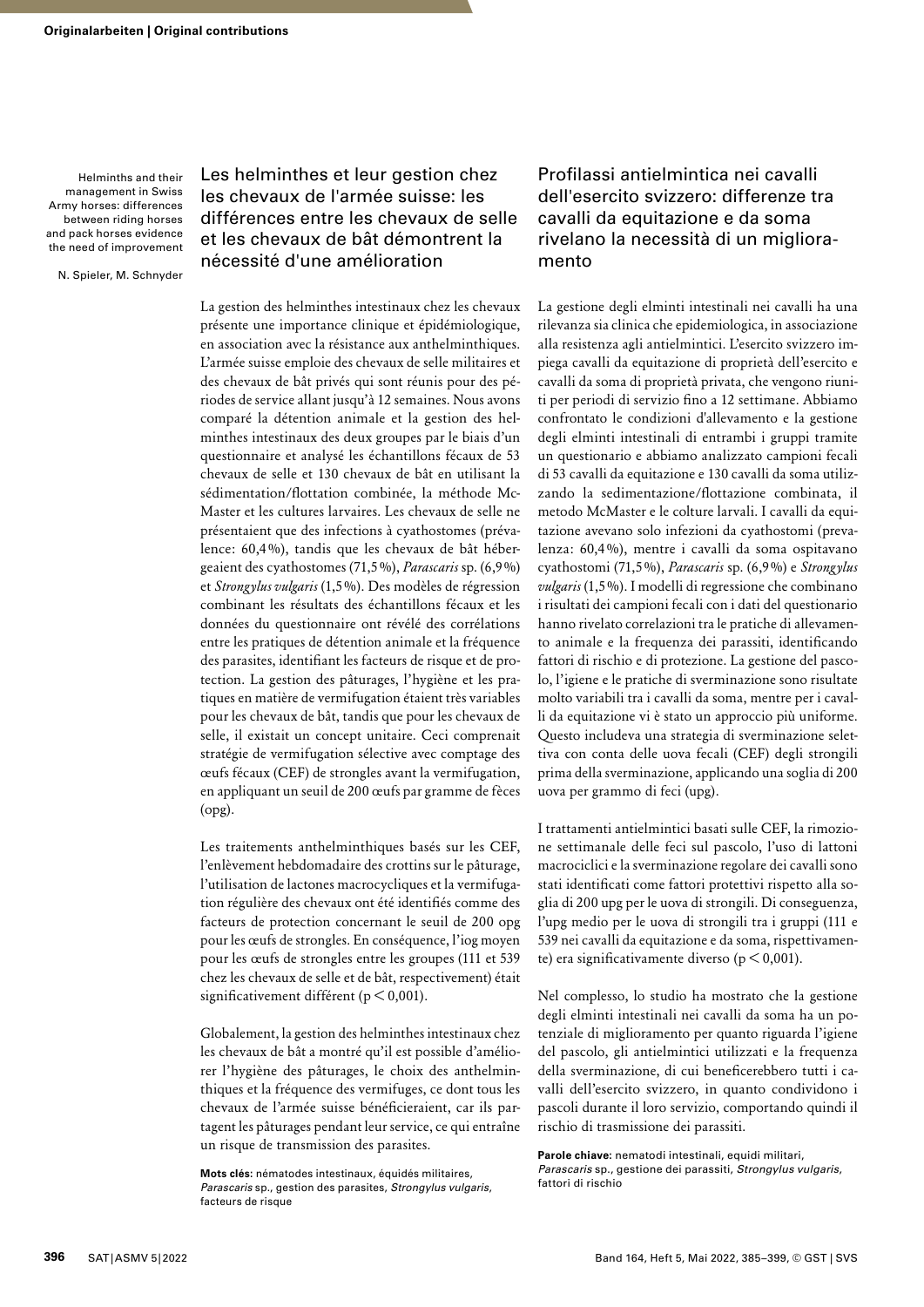# Literaturnachweis

- 1 Ackermann, C. 2018. Kennzahlen der Schweizer Pferdebranche Teil I : Equidenbestand und seine Zusammensetzung. Der Freiberger, Schweiz Freibergerverband, Avenches.
- 2 Becher, A.M., Mahling, M., Nielsen, M.K., Pfister, K., 2010. Selective anthelmintic therapy of horses in the Federal states of Bavaria (Germany) and Salzburg (Austria): an investigation into strongyle egg shedding consistency. Vet Parasitol 171, 116–122.
- 3 Bellaw, J.L., Krebs, K., Reinemeyer, C.R., Norris, J.K., Scare, J.A., Pagano, S., Nielsen, M.K., 2018. Anthelmintic therapy of equine cyathostomin nematodes – larvicidal efficacy, egg reappearance period, and drug resistance. Int J Parasitol 48, 97–105.
- 4 Bönhof, B.N., Naegeli, H., Demuth, D.C., Hertzberg, H., 2021. [AntiparasiticScout.ch:](http://AntiparasiticScout.ch:) Entscheidungshilfe für den nachhaltigen Einsatz von Antiparasitika – Anwendung beim Pferd. Pferdespiegel 4, 147–155.
- 5 Buono, F., Pacifico, L., Piantedosi, D., Sgroi, G., Neola, B., Roncoroni, C., Genovese, A., Rufrano, D., Veneziano, V., 2019. Preliminary observations of the effect of garlic on egg shedding in horses naturally infected by intestinal strongyles. J Equine Vet Sci 72, 79–83.
- 6 Buzatu, M.C., Ionk , M., Mitrea, I.L., 2013. Coprological prevalence of intestinal parasites and strongyle EPG profiles of working horses from north-eastern and south-eastern Romania. Scientific Works. Series C. Vet Med 59, 62–67.
- 7 Cain, J.L., Foulk, D., Jedrzejewski, E., Stofanak, H., Nielsen, M.K., 2019. The importance of anthelmintic efficacy monitoring: results of an outreach effort. Parasitol Res 118, 2877–2883.
- 8 Clayton, H.M., Duncan, J.L., 1979. The development of immunity to *Parascaris equorum* infection in the foal. Res Vet Sci 26, 383–384.
- 9 Correa, M.G., Rodrigues e Silva, C.F., Dias, L.A., da Silva Rocha Junior, S., Thomes, F.R., Alberto do Lago, L., de Mattos Carvalho, A., Faleiros, R.R., 2020. Welfare benefits after the implementation of slow-feeder hay bags for stabled horses. J Vet Behav 38, 61–66.
- 10 Deplazes, P., Eckert, J., von Samson-Himmelstjerna, G., Zahner, H., 2013. Lehrbuch der Parasitologie für die Tiermedizin, 3., vollständig überarbeitete Edition. Enke Verlag, Stuttgart.
- 11 French, K.E., 2018. Plant-based solutions to global livestock anthelmintic resistance. Ethn Let 9, 110–123.
- 12 Fuehrer, H.-P., Alho, A.M., Kayikci, F.N., Shahi Barogh, B., Rosa, H., Tomás, J., Rocha, H., Harl, J., Madeira de Carvalho, L., 2020. Survey of zoonotic and non-zoonotic vector-borne pathogens in military horses in Lisbon, Portugal. Front Vet Sci 7.
- 13 Gawor, J.J., 1996. Występowanie glisty końskiej *Parascaris equorum* u źrebiąt i koni dorosłych w rożnych warunkach hodowli. Wiad Parazytol 42, 213–219.
- 14 Getachew, A.M., Innocent, G.T., Trawford, A.F., Feseha, G., Reid, S.J.W., Love, S., 2008. Equine parascarosis under the tropical weather conditions of Ethiopia: a coprological and postmortem study. Vet Rec 162, 177–180.
- 15 Gibson, T.E., 1953. The effect of repeated anthelmintic treatment with phenothiazine on the faecal egg counts of housed horses, with some observations on the life cycle of *Trichonema* spp. in the horse. J Helminthol 27, 29–40.
- 16 Gomez, H.H., Georgi, J.R., 1991. Equine helminth infections: control by selective chemotherapy. Equine Vet J 23, 198–200.
- 17 Herd, R.P., 1986. Epidemiology and control of equine strongylosis at Newmarket. Equine Vet J 18, 447–452.
- 18 Hertzberg, H., 2016. Selektive Entwurmung beim Pferd: Erfahrungen aus der Schweiz. Pferdespiegel 1, 2–7.
- 19 Hertzberg, H., Schwarzwald, C.C., Grimm, F., Frey, C.F., Gottstein, B., Gerber, V., 2014. Helminthenmanagement beim adulten Pferd: Notwendigkeit einer Neuorientierung. Schweiz Arch Tierheilkd 156, 61–70.
- 20 Hinney, B., Wirtherle, N.C., Kyule, M., Miethe, N., Zessin, K.H., Clausen, P.H., 2011. A questionnaire survey on helminth control on horse farms in Brandenburg, Germany and the assessment of risks caused by different kinds of management. Parasitol Res 109, 1625–1635.
- 21 Jenkins, E., Backwell, A.-L., Bellaw, J., Colpitts, J., Liboiron, A., McRuer, D., Medill, S., Parker, S., Shury, T., Smith, M., Tschritter, C., Wagner, B., Poissant, J., McLoughlin, P., 2020. Not playing by the rules: Unusual patterns in the epidemiology of parasites in a natural population of feral horses (*Equus caballus*) on Sable Island, Canada. Int J Parasitol Parasites Wildl 11, 183–190.
- 22 Kaplan, R.M., Nielsen, M.K., 2010. An evidence-based approach to equine parasite control: It ain't the 60s anymore. Equine Vet Educ 22, 306–316.
- 23 Lans, C., Turner, N., Brauer, G., Lourenco, G., Georges, K., 2006. Ethnoveterinary medicines used for horses in Trinidad and in British Columbia, Canada. J Ethnobiol Ethnomed 2, 31.
- 24 Leathwick, D.M., Sauermann, C.W., Nielsen, M.K., 2019. Managing anthelmintic resistance in cyathostomin parasites: Investigating the benefits of refugia-based strategies. Int J Parasitol Drugs Drug Resist 10, 118–124.
- 25 Lem, M., Vincent, K., Pone, J., Joseph, T., 2012. Prevalence and intensity of gastro-intestinal helminths in horses in the Sudano-Guinean climatic zone of Cameroon. Trop Parasitol 2, 45–48.
- 26 Lichtenfels, J.R., Kharchenko, V.A., Krecek, R.C., Gibbons, L.M., 1998. An annotated checklist by genus and species of 93 species level names for 51 recognized species of small strongyles (Nematoda: Strongyloidea: Cyathostominae) of horses, asses and zebras of the world. Vet Parasitol 79, 65–79.
- 27 Lind, E.O., Kuzmina, T., Uggla, A., Waller, P.J., Höglund, J., 2007. A field study on the effect of some anthelmintics on cyathostomins of horses in Sweden. Vet Res Commun 31, 53–65.
- 28 Love, S., Murphy, D., Mellor, D., 1999. Pathogenicity of cyathostome infection. Vet Parasitol 85, 113–122.
- 29 Lüthin, S., Torgerson, P., Zollinger, A., Hertzberg, H., 2020. Neuorientierung des Parasitenmanagements beim Pferd in der Schweiz – eine Zwischenbilanz. Agroscope Sci 93.
- 30 Lyons, E.T., Drudge, J.H., Tolliver, S.C., 2000. Larval cyathostomiasis. Vet Clin North Am Equine Pract 16, 501–513.
- 31 Meier, A., Hertzberg, H., 2005. Strongyliden beim Pferd. II. Vorkommen von Anthelminthika-Resistenzen in der Schweiz. Schweiz Arch Tierheilkd 147, 389–396.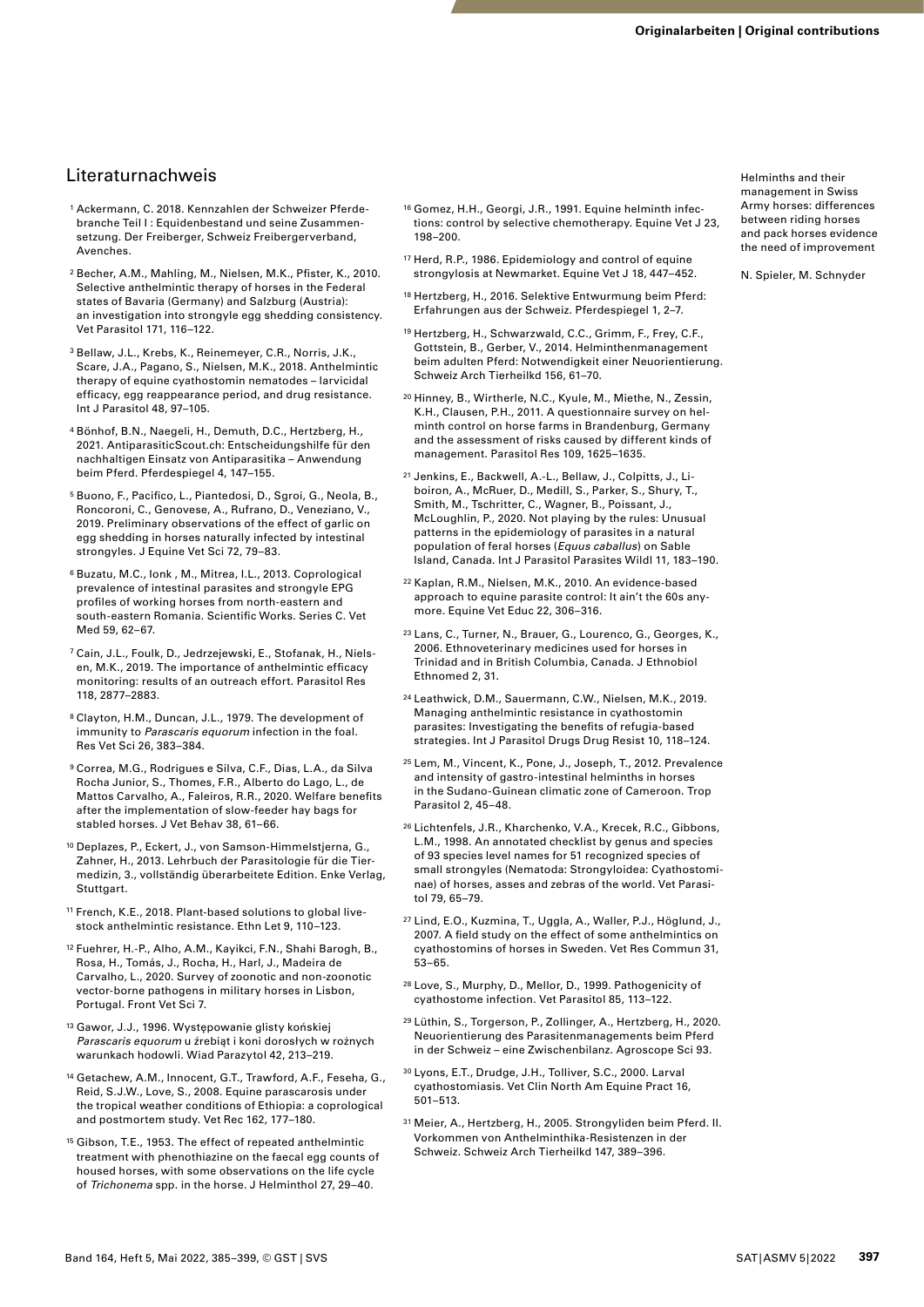- N. Spieler, M. Schnyder
- 32 Molento, M.B., Canever, R.J., 2018. In vitro evaluation of ivermectin, moxidectin, albendazole and pyrantel against cyathostomins of horses. Rev Bras Parasitol Vet 27, 91–94.
- 33 Molento, M.B., Nielsen, M.K., Kaplan, R.M., 2012. Resistance to avermectin/milbemycin anthelmintics in equine cyathostomins - current situation. Vet Parasitol 185, 16–24.
- 34 Nielsen, M.K., 2012. Sustainable equine parasite control: perspectives and research needs. Vet Parasitol 185, 32–44.
- 35 Nielsen, M.K., 2016. Evidence-based considerations for control of *Parascaris* spp. infections in horses. Equine Vet Edu 28, 224–231.
- 36 Nielsen, M.K., Banahan, M., Kaplan, R.M., 2020. Importation of macrocyclic lactone resistant cyathostomins on a US thoroughbred farm. Int J Parasitol Drugs Drug Resist 14, 99–104.
- 37 Nielsen, M.K., Baptiste, K.E., Tolliver, S.C., Collins, S.S., Lyons, E.T., 2010. Analysis of multiyear studies in horses in Kentucky to ascertain whether counts of eggs and larvae per gram of feces are reliable indicators of numbers of strongyles and ascarids present. Vet Parasitol 174, 77–84.
- 38 Nielsen, M.K., Branan, M.A., Wiedenheft, A.M., Digianantonio, R., Scare, J.A., Bellaw, J.L., Garber, L.P., Kopral, C.A., Phillippi-Taylor, A.M., Traub-Dargatz, J.L., 2018. Anthelmintic efficacy against equine strongyles in the United States. Vet Parasitol 259, 53–60.
- 39 Nielsen, M.K., Gee, E.K., Hansen, A., Waghorn, T., Bell, J., Leathwick, D.M., 2021. Monitoring equine ascarid and cyathostomin parasites: Evaluating health parameters under different treatment regimens. Equine Vet J 53, 902–910.
- 40 Nielsen, M.K., Haaning, N., Olsen, S.N., 2006. Strongyle egg shedding consistency in horses on farms using selective therapy in Denmark. Vet Parasitol 135, 333–335.
- 41 Nielsen, M.K., Pfister, K., von Samson-Himmelstjerna, G., 2014. Selective therapy in equine parasite control-application and limitations. Vet Parasitol 202, 95–103.
- 42 Nielsen, M.K., Vidyashankar, A.N., Andersen, U.V., Delisi, K., Pilegaard, K., Kaplan, R.M., 2010. Effects of fecal collection and storage factors on strongylid egg counts in horses. Vet Parasitol 167, 55–61.
- 43 Nielsen, M.K., Vidyashankar, A.N., Olsen, S.N., Monrad, J., Thamsborg, S.M., 2012. *Strongylus vulgaris* associated with usage of selective therapy on Danish horse farms – is it reemerging? Vet Parasitol 189, 260–266.
- 44 Pecson, B.M., Barrios, J.A., Jiménez, B.E., Nelson, K.L., 2007. The effects of temperature, pH, and ammonia concentration on the inactivation of *Ascaris* eggs in sewage sludge. Water Res 41, 2893–2902.
- 45 Pihl, T.H., Nielsen, M.K., Olsen, S.N., Leifsson, P.S., Jacobsen, S., 2018. Nonstrangulating intestinal infarctions associated with *Strongylus vulgaris*: Clinical presentation and treatment outcomes of 30 horses (2008–2016). Equine Vet J 50, 474–480.
- 46 Raue, K., Heuer, L., Böhm, C., Wolken, S., Epe, C., Strube, C., 2017. 10-year parasitological examination results (2003 to 2012) of faecal samples from horses, ruminants, pigs, dogs, cats, rabbits and hedgehogs. Parasitol Res 116, 3315–3330.
- 47 Reinemeyer, C.R., 2012. Anthelmintic resistance in non-strongylid parasites of horses. Vet Parasitol 185,  $9 - 15$ .
- 48 Reinemeyer, C.R., Nielsen, M.K., 2009. Parasitism and colic. Vet Clin North Am Equine Pract 25, 233–245.
- 49 Roepstorff, A., Nansen, P., Food and Agriculture Organization of the United, N., 1998. Epidemiology, diagnosis and control of helminth parasites of swine. FAO, Rome.
- 50 Scala, A., Tamponi, C., Sanna, G., Predieri, G., Meloni, L., Knoll, S., Sedda, G., Dessì, G., Cappai, M.G., Varcasia, A., 2021. *Parascaris* spp. eggs in horses of Italy: a large-scale epidemiological analysis of the egg excretion and conditioning factors. Parasit Vectors 14, 246.
- 51 Schnyder, M., Deplazes, P., Gottstein, B., Basso, W., Knutti, B., Nett-Mettler, C. 2019. Behandlung und Kontrolle gastrointestinaler Parasiten bei Pferden und anderen Equiden, ESCCAP, ed. (Worcestershire, WR14 3SZ, United Kingdom, ESCCAP Secretariat).
- 52 Sconza, S., Caforio, R., Cesare, A.d., Meloni, S., Castagna, G., Plenteda, D., Traversa, D., 2013. Intestinal parasitoses in horse reared at the military riding centre of Montelibretti and at the Army's Veterinary Centre of Grosseto. Ippologia 24, 13–20.
- 53 Singh, M., Shakya, M., Mehta, H.K., Parthasarathi, B.C., 2019. Equine Obstructive Colic Associated with Heavy *Parascaris equorum* Infection. Int J Curr Microbiol App Sci 8, 1676–1679.